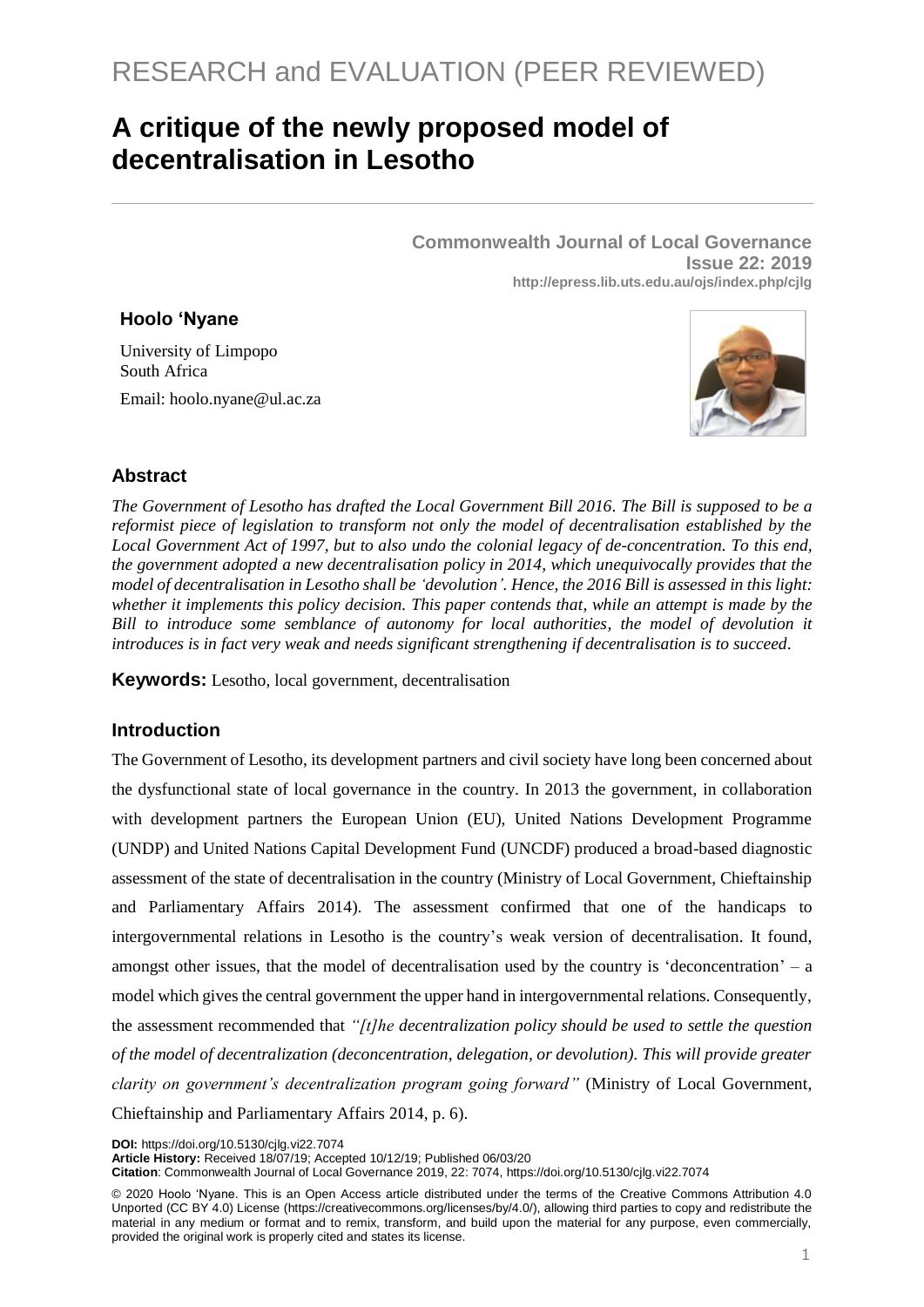Following this assessment, the government adopted a new decentralisation policy in 2014. The policy categorically stated that the model of decentralisation to be followed in Lesotho is 'devolution'. However, the policy did not go to detail about how the model should be implemented. It left this to a new legislative framework, and, after the adoption of the new policy, the government immediately started the process of reviewing its existing legislation on local governance, the Local Government Act 1997. A new Bill, which sought to overhaul the country's entire local government structure, was finalised in 2016 and presented to parliament. However, the life of that parliament was cut short by a motion of no confidence in the government which led to an early election in 2017, and as a result the Bill was not enacted. Since then, efforts have been made to bring the Bill back to parliament, but as at early 2020 it had not yet been reintroduced. The Ministry of Local Government and NGOs were still holding consultations about the Bill.

This paper takes this opportunity to review the Bill in order to ascertain whether it realises the overarching vision of the national decentralisation policy: namely, enshrining devolution as the model of decentralisation for the country. It begins by locating Lesotho's decentralisation framework within the broader African context. The paper then uses quantitative content analysis methodology (Krippendorff 2018; Mayring 2004) to determine the existing model of decentralisation in Lesotho, after which it assesses whether the Bill proposes any meaningful changes to the *status quo*.

#### **Revisiting decentralisation in an African context**

Decentralisation has been a subject of intense scholarship in Africa and beyond (Ahwoi 2000; Faguet and Pöschl 2015). The main reason why it has captivated scholars in and about Africa is that *"[i]n the 1980s and 1990s, structural adjustment programmes, requiring the cutting down of central governments, forced many governments to develop decentralization reforms"* (Ribot 2002, p 6)*.* In its most basic formulation, decentralisation means cession of power by the central government to subnational structures (Ribot 2002; Mawhood 1993; Smith 1985). Almost every country in Africa, in one way or the other, is engaged in decentralisation programmes and reforms. While countries may differ with contexts within which decentralisation reforms are taking place, there is one historical pattern with the post-colonial state in Africa. Colonisation left a common pattern of a highly centralised state (Smoke 1993).

When the countries became independent, centralisation of power was one of the main legacies of colonialism with which many countries in Africa had to contend. In those rare occasions where there was some semblance of decentralisation, the central government had deconcentrated some personnel to the regional or local level but with direct accountability to the central government. When African countries established local governments after independence, they retained administrators at local level who were said to be either monitoring the newly established local authorities, or coordinating the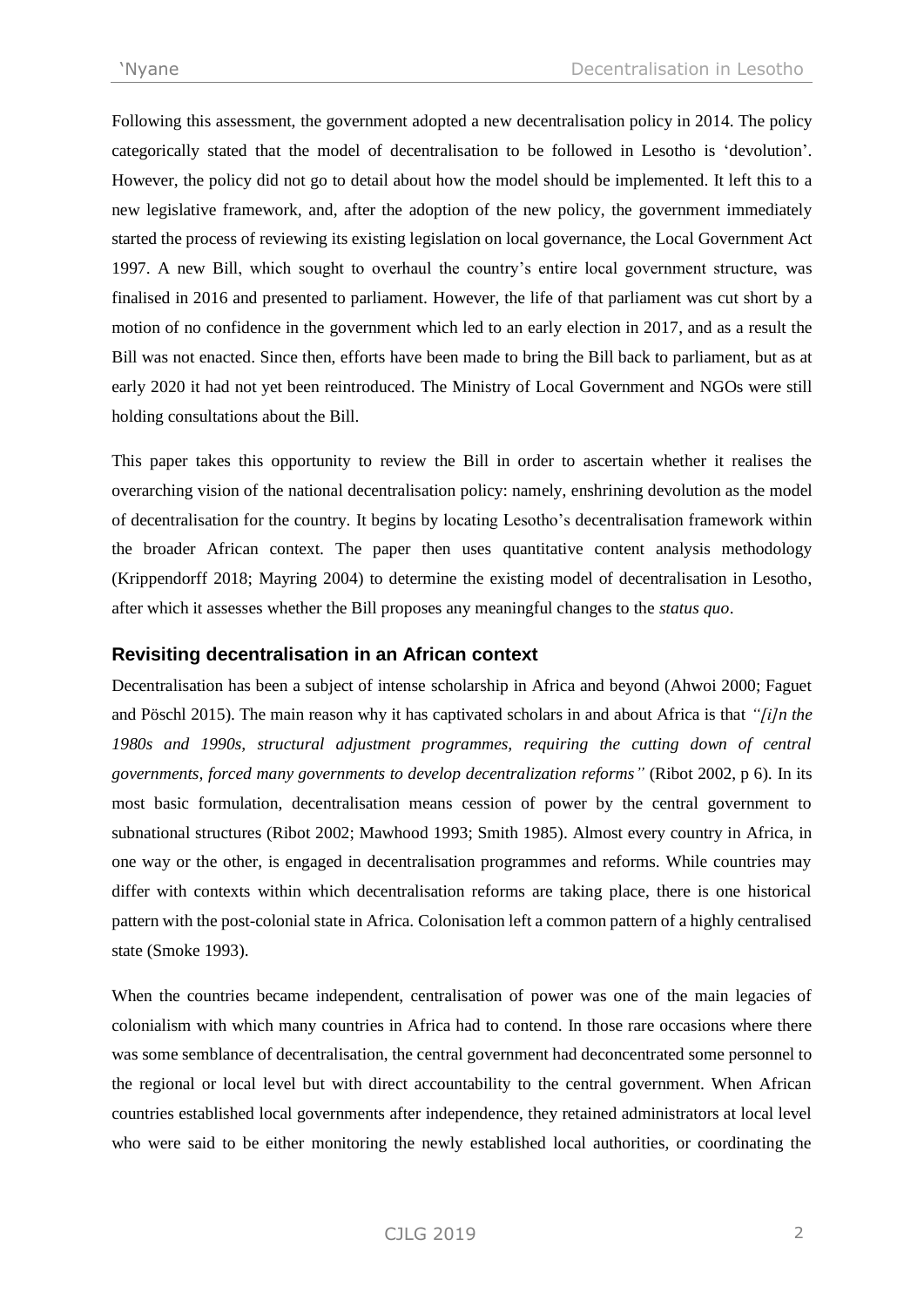deconcentrated central government departments that were still present alongside local authorities. These administrators typically have wide-ranging powers.

According to Olowu (2003, p.48) *"control mechanisms include inspectorates, approval processes for local government decisions, deployment of central level personnel to local governments and use of powers of suspension and dissolution of local government councils"*. Some scholars have characterised this as a 'dual model' of decentralisation (Mawhood 1993). According to Mutizwa-Mangiza (1990, p. 429), the model is made up of *"[on the one hand] central government's field administration, itself subdivided into quite separate ministry hierarchies operating largely independently of each other. On the other hand … local authorities which operated without any reference to central government's field administration"*. In that way, local governments were used pre-eminently as tools of administrative management (Ribot 2002). This colonial legacy endured long after decolonisation (Therkildsen 1993).

One of the characteristic features of this approach to decentralisation, amongst others, was that decentralisation had very weak constitutional and legal framework (Olowu 2012; Fombad 2018). It is only recently that many countries across Africa have entrenched decentralisation within their constitutions with explicit recognition and protection for local government, including Ethiopia, Ghana, Mali, Namibia, Nigeria, Senegal, South Africa and Uganda among others (Ribot 2002). There is therefore a discernible wave throughout Africa to deepen decentralisation as part of the broader constitutional and political changes sweeping across the continent. The essence of this trend is not only to give more power to the local structures and populations but also to protect them against interference from central governments.

The underlying justification for decentralisation in Africa is that it enhances democratic governance and service provision (Oyugi 2000). As Smoke (1999) pointedly contends: *"[u]nderlying most of the purported benefits of decentralization is the existence of democratic mechanisms that allow local governments to discern the needs and preferences of their constituents, as well as provide a way for these constituents to hold local governments accountable to them"* (p.10). With the dire state of development in which the majority of African countries found themselves after independence, it is argued that the most effective means for delivery of services and to ensure real participation of the people in public processes is through decentralisation. This presupposition has been firmly held even by multinational institutions supporting decentralisation such as the World Bank and the International Monetary Fund, "*as part of downsizing central governments"* (Ribot 2002, p. 1). Consequently, sometime African countries have been under pressure to decentralise as a soft condition for aid and technical support in the broader governance reforms (Smoke 1993). In equal measure, the current decentralisation reforms in Lesotho are taking place against this broader Africa context.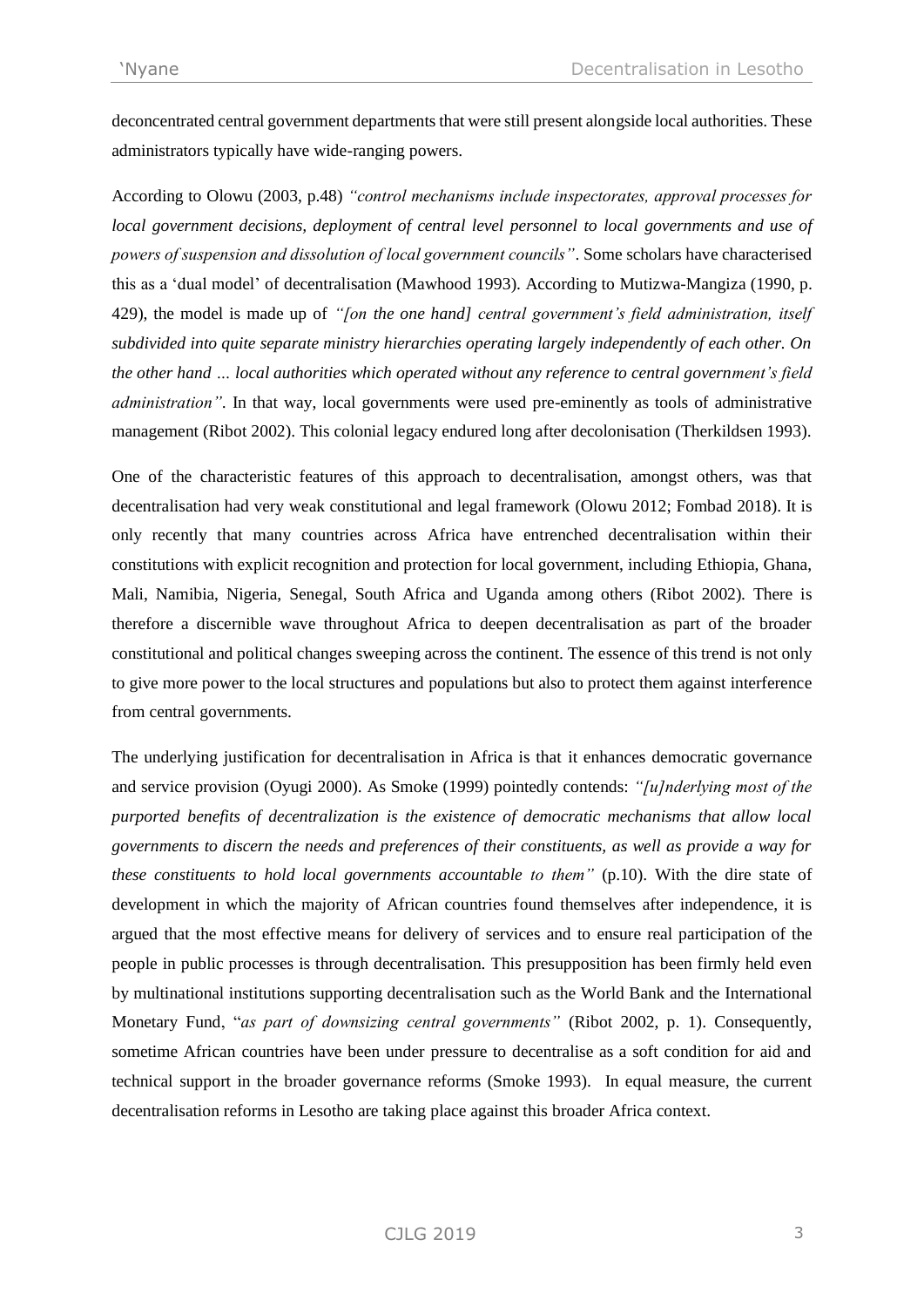# **Sketching the current model of decentralisation in Lesotho**

# *Constitutional basis for decentralisation*

When Lesotho returned to electoral democracy in 1993, a new constitution was adopted. Broadly, the constitution recreated the country as a unitary state. While power was separated into executive, judicial and legislative branches, the constitution never divided it between tiers of government; nor did it allocate any functions to sub-national levels. Indeed, sub-national structures were only nominally envisaged, as Section 106(1) of the constitution indicates:

*Parliament shall establish such local authorities as it deems necessary to enable urban and rural communities to determine their affairs and to develop themselves. Such authorities shall perform such functions as may be conferred by an Act of Parliament.*

The constitution thus delegates the power of decentralisation to central government – notwithstanding a settled view in academic circles that countries decentralise best when it is the constitution, not central government, which subdivides tiers of government and allocates general functions to each tier.

Arguably, one of the reasons why Lesotho's decentralisation has never really gained traction since 1993 is because of its weak constitutional basis. According to Fombad (2018), strong constitutionalisation of decentralisation has three main advantages. The first is that decentralisation becomes entrenched in the design of the country. It cannot be changed on the whim of those in power. Secondly, when the constitution creates tiers of government and allocates functions to each tier, it creates clarity over responsibility and authority, which protects the sub-national tiers of government. Often, otherwise – as is the case in Lesotho – central government runs roughshod over the sub-national spheres. Thirdly, constitutionalisation of decentralisation makes implementation mandatory. It does not rely on the discretion of central government. As such, *"[c]onstitutional entrenchment can have the effect of legally compelling the executive and legislature to fulfil their duty to implement the system of decentralization in the exact manner contemplated by the constitution"* (Fombad 2018, p. 196). Thus, a genuine conversation about the reforms of decentralisation in Lesotho may have to start at constitutional level.

# *The current structure of local government*

After a long-drawn-out conversation about decentralisation, starting in 1993, the government enacted the Local Government Act 1997. Interestingly, the Act uses the term 'local government' as its title – but this term is never used by the constitution. The constitution instead uses the phrase 'local authorities'. A false impression was thus created by the Act that Lesotho, like many other countries, has both a central and sub-national 'governments'. While the two concepts – local governments and local authorities – are sometimes treated interchangeably in the literature (Callanan 2003, p. 3; Roche 1982), they can imply different things. The main difference can be in their powers and levels of decentralisation. 'Local government' implies stronger devolution of powers than 'local authority'.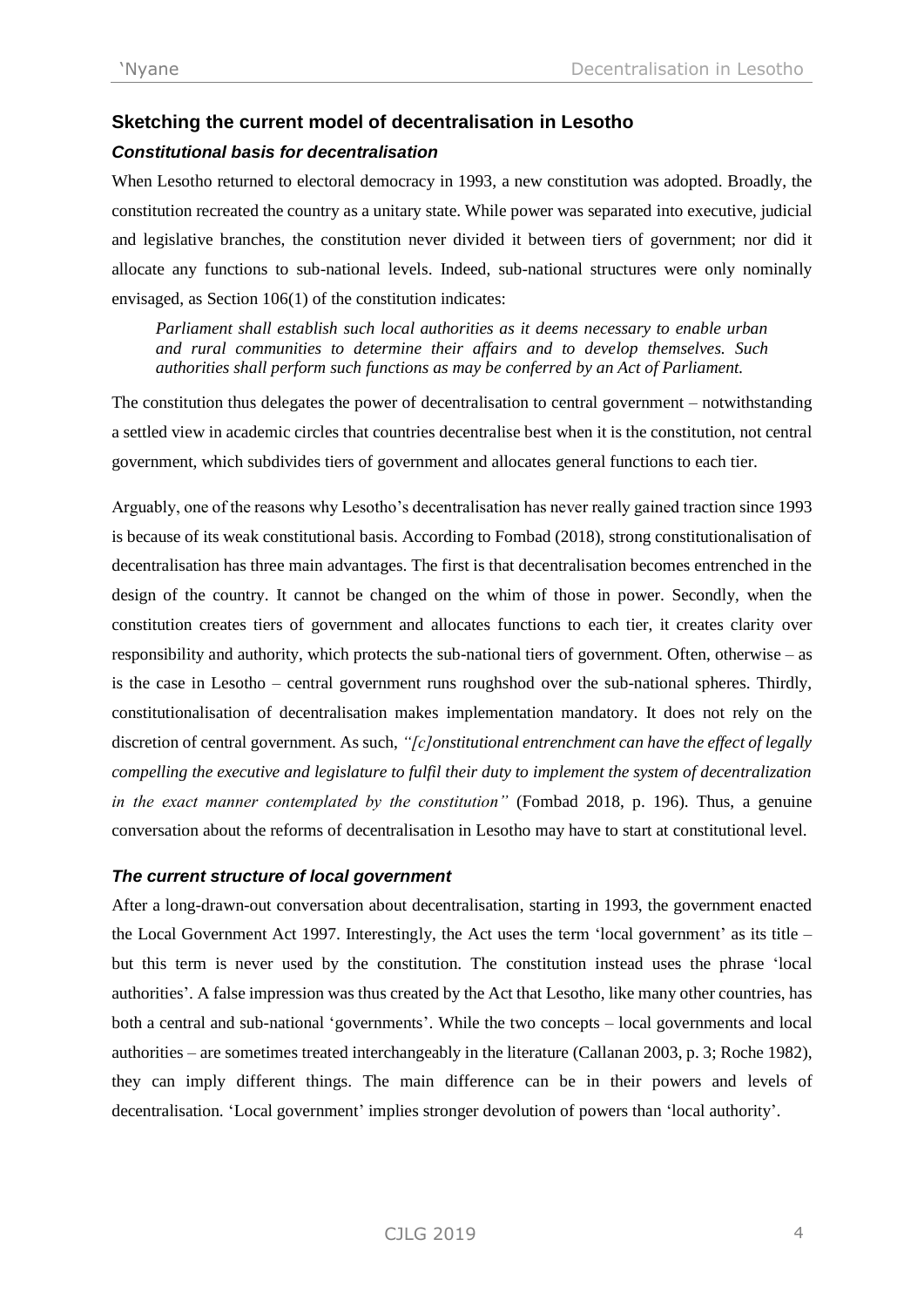$\overline{a}$ 

Olowu (1988, p. 12) also contends that local government must be further distinguished from other subnational structures:

*Local governments are identified by certain defining characteristics. These characteristics usually focus on the following five attributes: legal personality, specified powers to perform a range of functions, substantial budgetary and staffing autonomy subject to limited central control, effective citizen participation, and localness. These are regarded as essential to distinguish it from all other forms of local institutions and also ensure its organizational effectiveness.*

Local authorities, on the other hand, may come in several forms; they may possess some of the characteristics of local governments but they may lack substantial political, budgetary or administrative autonomy. They can largely controlled by central government. These types of local authorities are therefore normally a type of decentralisation favoured by unitary states, such as Lesotho.

However, like the Local Government Act 1997, the 2016 Bill uses the two terms interchangeably. The 1997 law created a three-tier local structure: community councils, district councils and urban/municipal councils. Initially there were 128 community councils, 10 district councils and one municipal council (Mofuoa 2005; Daemane 2011), but the number of the community councils has been substantially reduced by half to 64 (see Table 1 below). This reduction is due to lack of resources and to improve efficiency, but has led to councils being criticised for not being local enough (Kapa 2009). Interestingly, although the local government structure during the military junta was criticised for its lack of election component – it used the amorphous process of *pitso* to select people into the structures<sup>1</sup> – it has nevertheless been credited with one main advantage over the current structure: that it was 'truly local'. The structure known as the village development council (VDC) during the military dispensation, unlike its modern-day counterpart the community council (CC), was smaller in size and closer to the population it intended to serve. As such, Kapa (2009) contends that:

*because every village in Lesotho had its own VDC, hence offering scope for the people to have a better and direct input in issues affecting their lives, the Lesotho local government structure under the military regime was a better popular participation maximization model than the current one. Additionally, the model was a better means for service delivery since the villagers accessed services in their own villages* (p. 9).

The modern-day community council, by contrast, is too big to relate directly to the needs of the concerned locality. Although electoral divisions do exist, these are not local authorities; they are only used to elect a representative of the locality onto the bigger community council.

# *The current political and administrative decentralisation*

It is instructive to assess the extent to which political and administrative powers have actually been decentralised under the existing decentralisation framework in Lesotho. The main relevant statutes are

<sup>1</sup> A *pitso* is a traditional public gathering of all adults in a selected area. The decision-making process is more consensual (Wallman 1968). The principle of secret balloting is not part of the *pitso* process. It is chaired by the area chief or his designated representative. During the military regime, such a process was used to select councillors (Kapa 2009).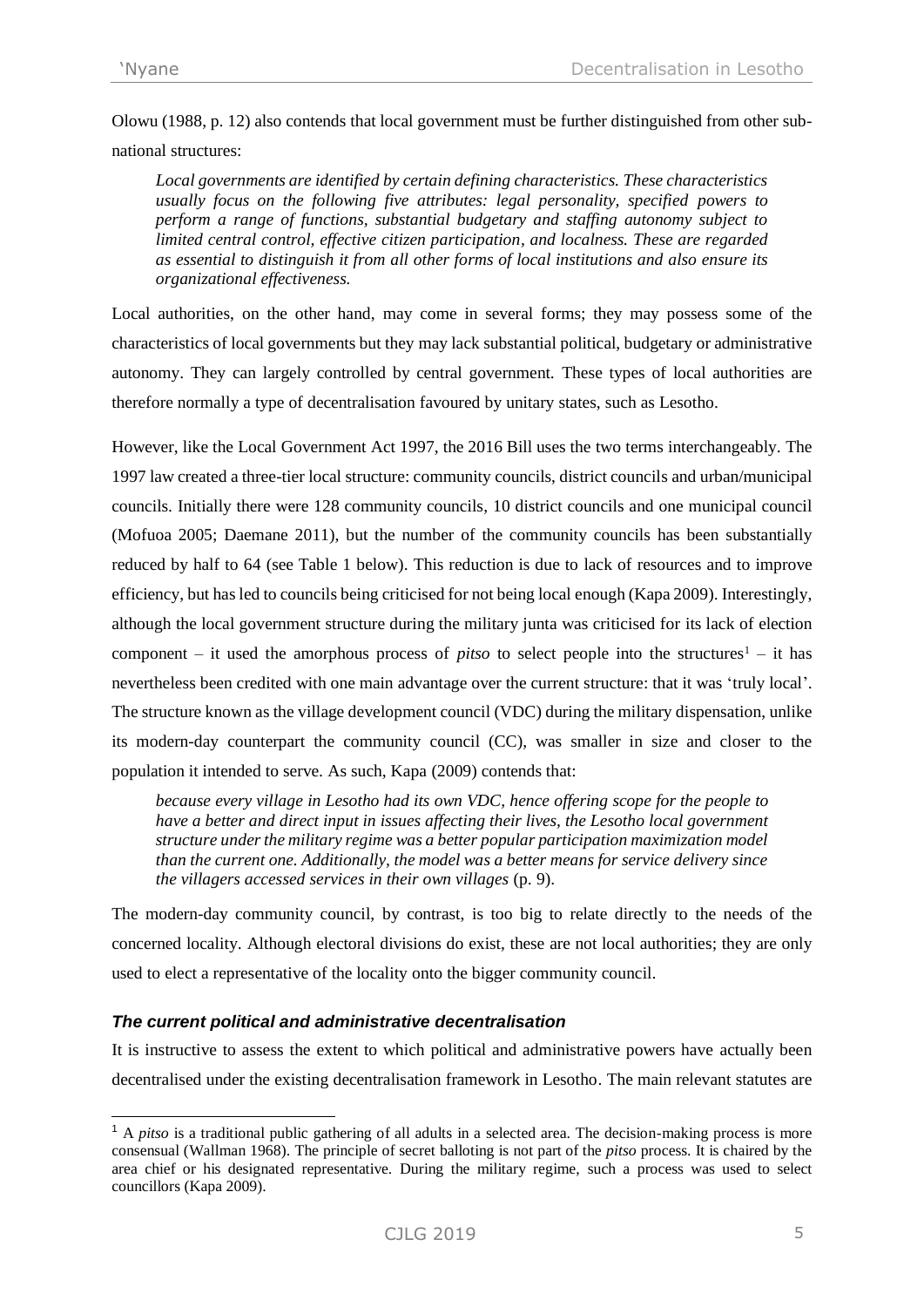the Local Government Act 1997, the Local Government Elections Act 1998 and the Local Government Service Act 2008. The first local structures created under the Local Government Act 1997 were elected in 2005. Unlike the deconcentrated central government offices present in the districts (further discussed below), the elected local authorities are not necessarily responsible to central government departments. In that way, there is some semblance of political decentralisation. However, the local authorities do not have any meaningful executive or legislative powers, nor do their chairpersons have any political powers. Instead, they are executively and politically beholden to the Ministry of Local Government which, by and large, determines their executive programme.

The degree of a country's political decentralisation can be measured by two primary indicators (Kovar 2008). The first is the extent to which local governments are able to make decisions and set policies and rules in their areas of competence. Under the 1997 Act, local authorities in Lesotho do not have full powers to make policies and rules. The law empowers them (under Section 44) to make rules and policies, but subject to the approval of the Minister of Local Government. As a result, local authorities do not currently have by-laws because the drafts they once produced are permanently awaiting the approval of the minister. The second key indicator of political decentralisation is the level at which power is transferred away from central government. In Lesotho, the powers of councils are transferred by statute (lower level), not granted by the constitution (higher level). Furthermore, the Minister of Local Government has excessive powers under the Act, including the power to dissolve a council (Section 25).

| <b>District</b>  | No. of district<br>councils | No. of municipal<br>councils | No. of urban<br>councils | No. of community<br>councils |
|------------------|-----------------------------|------------------------------|--------------------------|------------------------------|
| 1. Berea         |                             | 0                            |                          | 8                            |
| 2. Butha-Buthe   |                             | 0                            |                          | 4                            |
| 3. Leribe        |                             | 0                            | 2                        | 11                           |
| 4. Mafeteng      |                             |                              |                          | ⇁                            |
| 5. Maseru        |                             | 1 (Maseru City Council)      |                          | 10                           |
| 6. Mohale's Hoek |                             |                              |                          |                              |
| 7. Mokhotlong    |                             |                              |                          | 4                            |
| 8. Qacha's Nek   |                             | O                            |                          | 3                            |
| 9. Quthing       |                             | 0                            |                          | 5                            |
| 10. Thaba-Tseka  |                             | U                            |                          | 5                            |
| <b>Total</b>     | 10                          |                              | 11                       | 64                           |

*Table 1: Types and number of local authorities*

Source: 'Nyane (2016), see also the Commonwealth Local Government Forum (2017)

A further test of political and administrative decentralisation is the extent to which local authorities have authority over staff recruitment. Local councils in Lesotho do not have powers to recruit local staff. The chief executive officers of councils are known as council secretaries, and these officers are neither recruited nor controlled by the local authorities. They are instead recruited and controlled by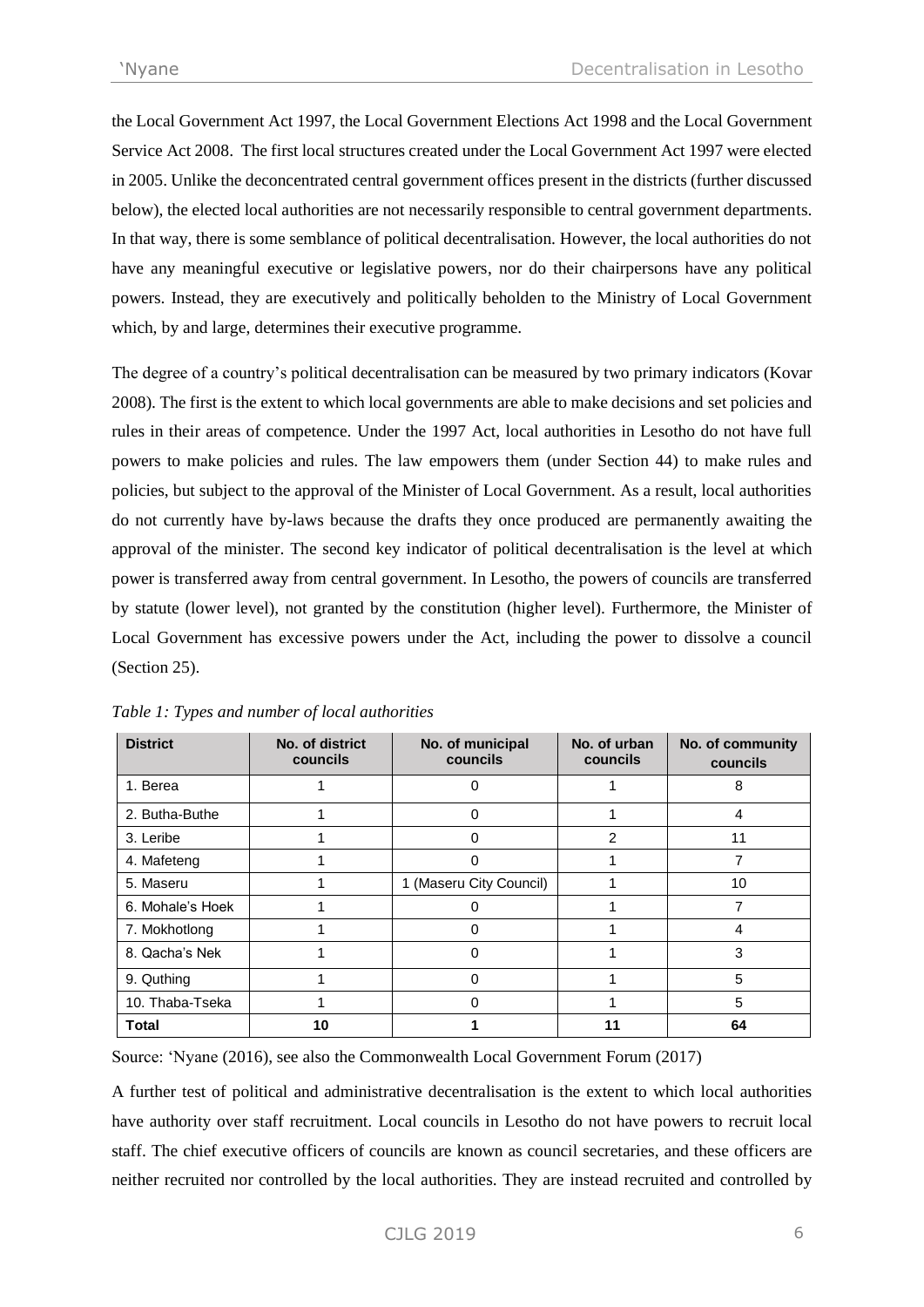central government via the centralised Local Government Service Commission. The Commission is a structure created by statute to manage the administrative leg of decentralisation. It manages recruitments and disciple of local staff. It stands parallel to the Public Service Commission which handles public service at central level.

This model of administrative decentralisation runs is the weakest model because the local authorities have powers on administrative staff (Schneider 2003). Since in Lesotho executive officers of councils are neither recruited nor controlled by the councils, this suggests that de-concentration is being perpetuated. Nor is this all. Several central government ministries (Education, Finance, Agriculture and many others) also maintain a presence at local level that is completely uncoordinated with the local government structures. In a bizarre and unworkable attempt to square this circle, the Local Government Act 1997 establishes the office of district administrator as *"the person who shall represent the interests of the central government at district level and shall be responsible for coordinating the duties and functions of all public officers in that district, other than those employed by local authorities"* (Section 39(2)).

The retention of a foothold by central government at local level is a phenomenon common to most former British colonies in Africa (Oviasuyi and Lawrence 2010). In Lesotho the legacy of duality was actually strengthened in the aftermath of independence. Due to the avid belief in recentralisation at the time, the government pushed most central departments to have a presence in the districts with a view to plugging the gap left by the disbanding of district councils which had taken place (Mofuoa 2005; Daemane 2011). The position of district administrator, which has been so enduring in contemporary local governance, was consolidated during this era to represent the central government at district level (Kotze 1972). In fact, district administrators were directly responsible to the Office of the Prime Minister.

It would seem, therefore, that right from the conception of the current design for local authorities in Lesotho, the central government always planned to maintain a permanent deconcentrated presence at local level, despite its original Concept Paper envisaging a local government system *"based on political devolution and decentralisation of functions, staff and finance"* (Government of Lesotho 2004, p. 5). The current design is such that despite the Councils being headed by chairpersons as political heads, the chief executive officers, who are secretaries, are not accountable to the political heads of the councils (see Table 2 below).

| Type of council   | <b>Number</b> | <b>Political head</b> | <b>Chief executive officer</b>    |
|-------------------|---------------|-----------------------|-----------------------------------|
| Community council | 64            | Chairperson           | Community Council Secretary (CCS) |
| District council  | 10            | Chairperson           | District Council Secretary (DCS)  |
| Urban council     |               | Mayor                 | Town clerk                        |
| Municipal council |               | Mayor                 | Town clerk                        |

*Table 2: Administrative staff of councils* 

Source: Local Government Act 1997 (as amended)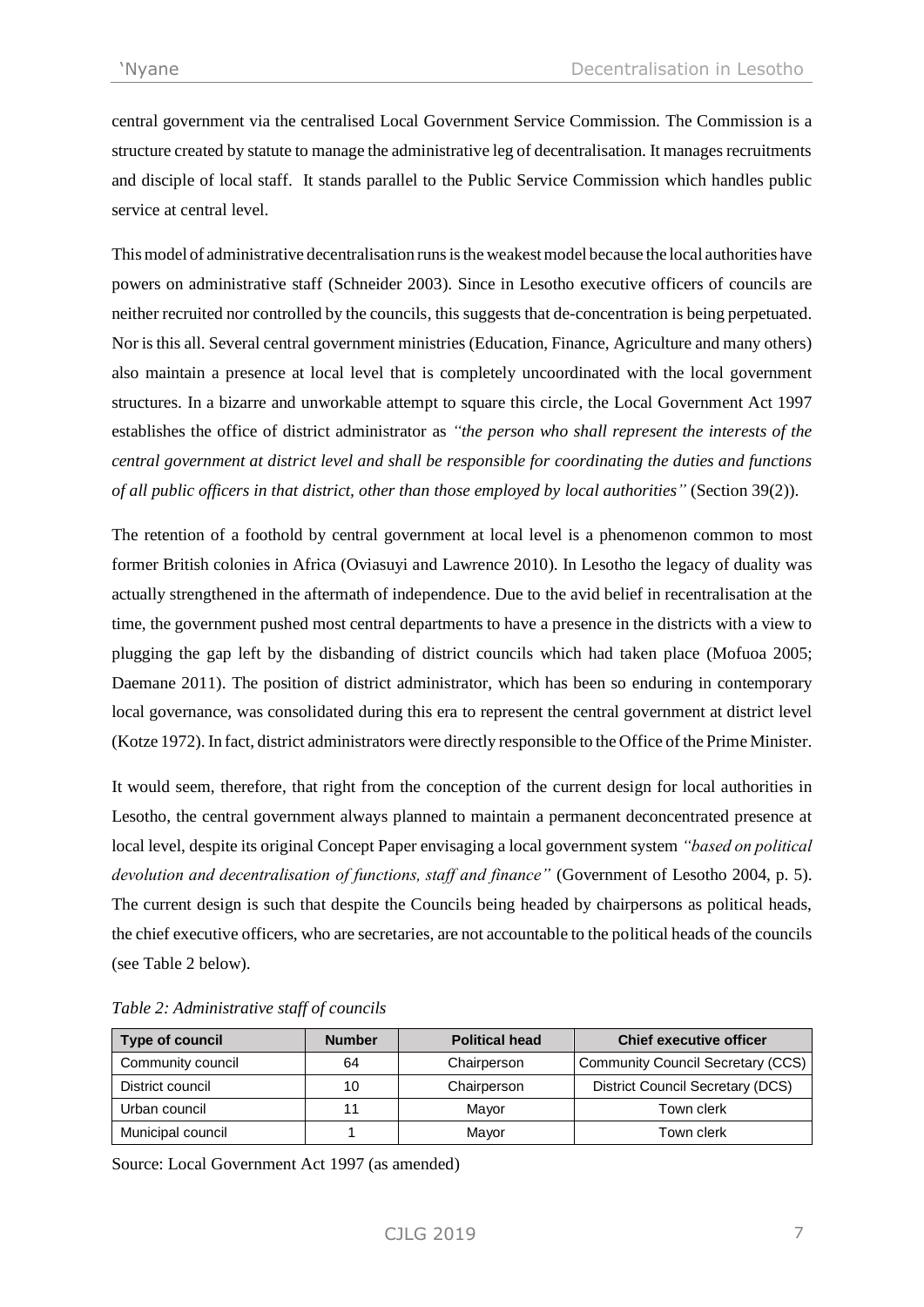# *Fiscal decentralisation*

Fiscal decentralisation is the bedrock of any decentralisation project. It can be defined as the assignment of revenue and expenditure functions to sub-national tiers of government (de Mello and Luiz 2000); and the extent of fiscal decentralisation shows the extent to which a country is prepared to devolve practical policy-making powers to the local level. There are three key measurement tests to determine degrees of fiscal decentralisation (Kovar 2008). The first is the extent to which local authorities have sufficient resources to execute functions assigned to them. The second is the extent to which government funding for local authorities is stable and predictable; and the third is the extent to which local authorities are able to generate own revenues at local level. In Lesotho, fiscal decentralisation is the weakest link in the decentralisation policy. While the 1997 Act empowers local authorities to collect local revenue in the form of tax and rates (Sections 47 and 56), the Minister is simultaneously mandated to specify the list of items over which councils may collect revenues by way of *"tax or levy or service charge"* (Section 57). Over 20 years later, there is still no such list, so consequently local authorities are not collecting any rates or tax revenue. Only Maseru Municipal Council collects a minimal level of rates (Ministry of Local Government, Chieftainship and Parliamentary Affairs 2014). The position is aptly captured by the International Monetary Fund in its report (2016, p. 6):

*With the exception of Maseru City Council LAs do not have a substantive source of own revenues. Community and urban councils collect revenues and Maseru City Council collects property rates. Only Maseru City Council retains revenues; all other revenues are transferred to the district councils and subsequently to the central government. Devolution usually entails devolved entities retaining all or part of their own revenues to finance their activities and to set/vary the standards (better roads, more nurses etc) of these activities. The restriction on the use of autonomous revenues to 1 out of 86 LAs is unusual. In addition, the property tax collection rate for Maseru for 2014–2015 was Maloti 35 (collected)/60(owed) million due to the weak enforcement mechanism available to Maseru City Council.*

The district councils receive meagre non-tax transfers from the Ministry of Local Government, and these are not based on any proper funding model. With the help of EU, UNDP and UNCDF the ministry was encouraged in 2014 to introduce a Local Development Fund model, which is further discussed below. However, the model was only pre-tested with donor funding, and when that funding dried up the government ceased to use it.

# **Decentralisation policy 2014**

# *The purpose and objectives of the policy*

In 2013, after the commencement of its Deepening Decentralisation Programme (DDP), the Government of Lesotho in collaboration with its development partners – EU, UNDP and UNCDF – commissioned a diagnostic assessment of the state of decentralisation in the country. The assessment found that the decentralisation model the country has been following since the first local government elections after 1993 has in the main not in fact enhanced local governance in the country. The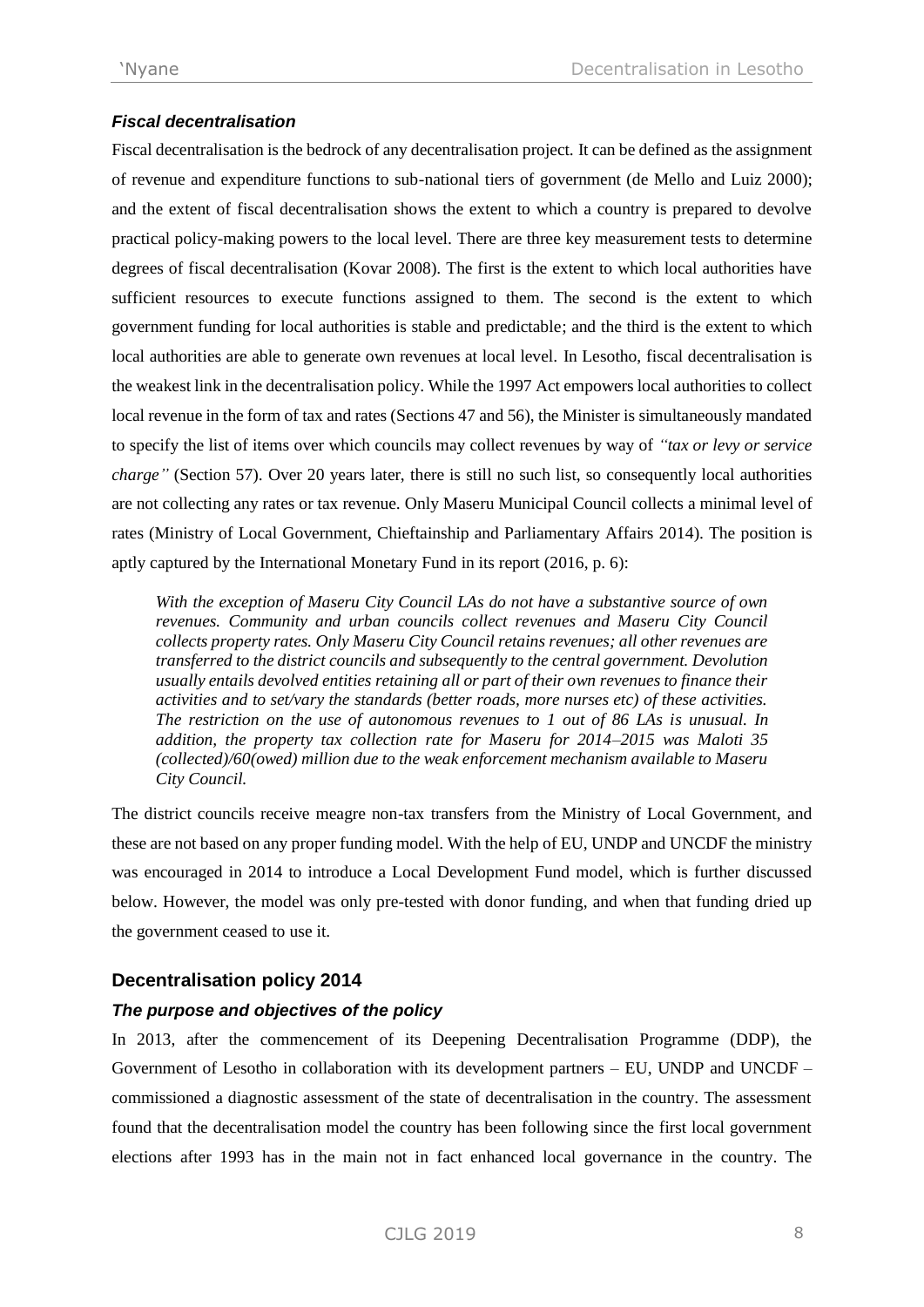assessment noted that the model has largely been based on deconcentration, with very weak political, administrative and fiscal decentralisation (Ministry of Local Government, Chieftainship and Parliamentary Affairs 2014). The recommendation of the assessment was that a new decentralisation policy should be adopted, to form the basis of reforms in local governance. Consequently, the government embarked on a nationwide consultative process about decentralisation, and a new policy was adopted in 2014. The policy has, for the first time in Lesotho, stated that the purpose of decentralisation is the deepening and sustenance of *"grassroots-based democratic governance and [to] promote equitable local development by enhancing citizen participation and strengthening the local government system"* (Government of Lesotho 2014, p. x). The general conclusion was that there must be a shift from the quasi-deconcentration model to full-blown devolution, and the policy identifies several strategic focus areas to achieve this (Government of Lesotho 2014, p. xi). Amongst others, the key strategic goals are to:

- a) adopt devolution as the mode of decentralised governance and service delivery;
- b) establish local governments which have autonomy and executive authority;
- c) develop and implement a strategic framework for participatory and integrated planning;
- d) implement fiscal decentralisation and prudent public financial management;
- e) develop framework for exercising local autonomy and fostering intergovernmentalrelations;
- f) implement a strategy for human resource management in local governments; and
- g) provide an enabling legal framework for devolution.

As such, it is clear what kind of decentralisation the policy seeks to attain: a shift from a local government beholden to central government to one that is autonomous. This shift can best be realised through legislation intended to give local authorities political, administrative and fiscal autonomy. Therefore, this is the prism that must be used to assess the Local Government Bill 2016: does the Bill achieve the aforementioned policy intentions?

# *Type of decentralisation prescribed by the policy*

The 2014 policy categorically states that the model of decentralisation envisaged is '*devolution'*. It even defines what devolution is – despite this being a fairly settled concept in local governance studies (Conyers 1983) – namely, as:

*the process of transferring functions, responsibilities and resources from the central government to lower tiers of government by legislative provisions so that the entities are*  legally empowered to make decisions on their own. The transfer is within formal political *structures and is institutionalized by constitutional means... Under this form of decentralization leadership is accountable to the local population through a system of elections* (Government of Lesotho 2014, p. 37).

The policy calls strongly for a constitutional and legislative framework for devolution. However, devolution can still vary according in degree, on a continuum from strong to weak. Table 3 sets out the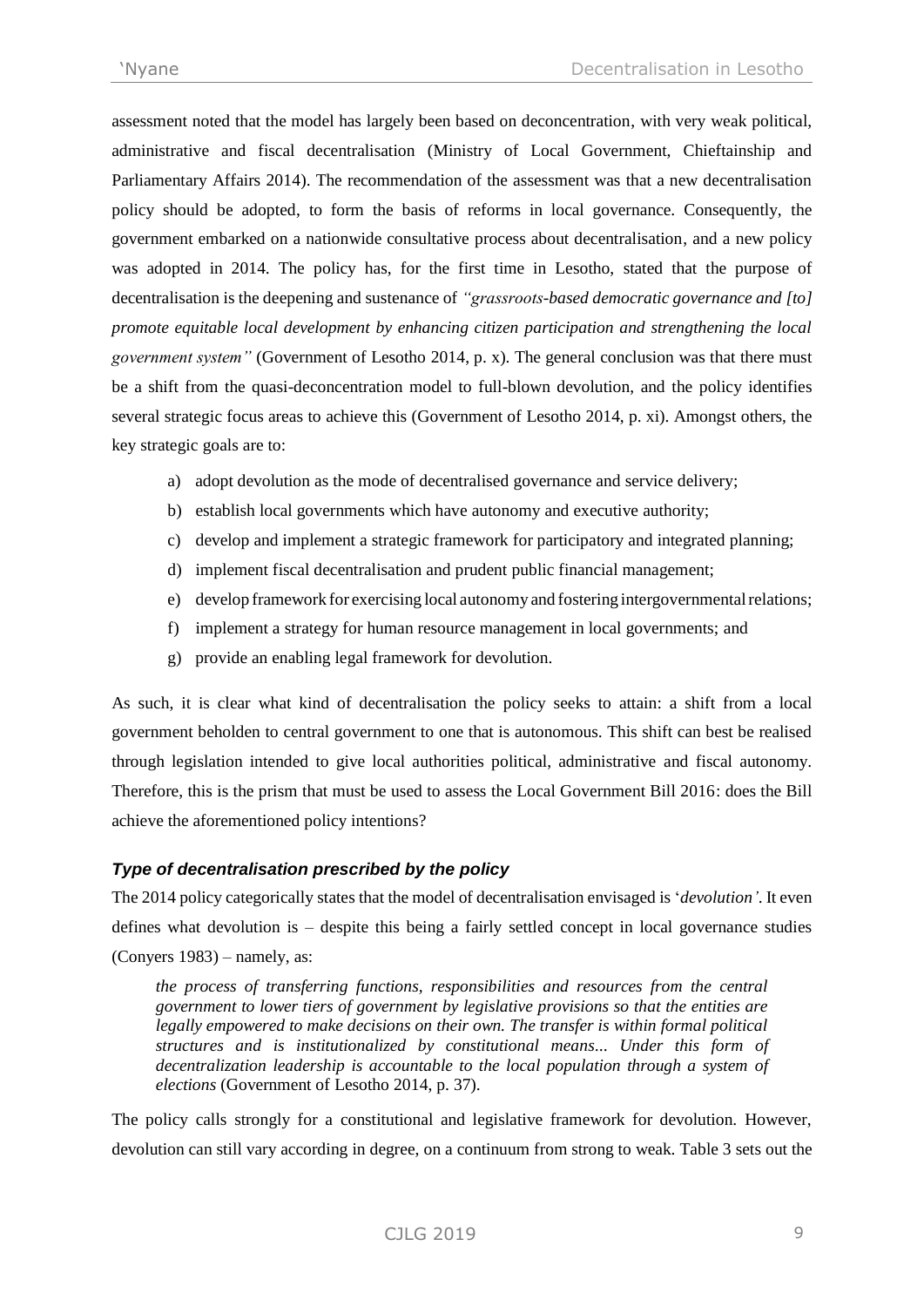differences between strong and weak devolution. Comparing the policy to the factors in Table 3 evinces the argument that it envisages a strong rather than a weak model of devolution.

|                                   | <b>Strong devolution</b>                                                                                                                                                                                                                                                                                                                                                                                                                    | <b>Weak devolution</b>                                                                                                                                                                                                                                                                                                                                                                                           |
|-----------------------------------|---------------------------------------------------------------------------------------------------------------------------------------------------------------------------------------------------------------------------------------------------------------------------------------------------------------------------------------------------------------------------------------------------------------------------------------------|------------------------------------------------------------------------------------------------------------------------------------------------------------------------------------------------------------------------------------------------------------------------------------------------------------------------------------------------------------------------------------------------------------------|
| <b>Political</b><br>autonomy      | · Elected councillors hold decision-, rule- and<br>policy-making powers in fields relevant to<br>local communities, and have adequate<br>human capacities at local level.<br>• Powers are transferred in the form of<br>constitutionally/legally guaranteed rights.<br>• Clearly defined roles and responsibilities at<br>all levels of government.<br>• Decisions made at the local level without<br>interference from central government. | • Decision- and rule-making powers rest<br>with central government appointees<br>and/or exclude the power to formulate<br>policies; insufficient human capacities at<br>local level.<br>• Powers exist only in fields of little<br>relevance and/or powers can easily be<br>revoked.<br>• Unclear definition of roles and<br>responsibilities.<br>• Central government interference in local<br>decision-making. |
| <b>Fiscal</b><br>autonomy         | • Sufficient and stable funds.<br>• Funds provided through raising own revenues<br>and system of guaranteed grants.<br>• Power to make spending decisions.                                                                                                                                                                                                                                                                                  | • Insufficient or unreliable funding.<br>• Conditional grant system and/or no power<br>to raise own revenues.<br>• Budget requires approval by central<br>government.                                                                                                                                                                                                                                            |
| <b>Administrative</b><br>autonomy | • Elected councillors can enforce<br>implementation of decisions and sanction<br>non-compliance.<br>• Elected councillors recruit own staff.<br>• Elected councillors hold administrative<br>bodies accountable.                                                                                                                                                                                                                            | Elected councillors have no authority over<br>$\bullet$<br>implementing bodies and/or no sanctions at<br>their disposal.<br>Administrative staff are recruited at<br>central level and answerable to central<br>government authorities.                                                                                                                                                                          |

*Table 3: Characteristics of strong and weak devolution*

Source: Kovar (2008)

# *Structure and intergovernmental relations model proposed by the policy*

The policy proposes to change the current structure of local government and the relationship between the central and local governments. In contrast to the current structure, where the political head of a local authority is a non-executive chairperson, the policy proposes that the political head of a local authority should be a mayor with executive powers, and the chief executive officer accountable to the mayor would have the title of district executive secretary (DES) (see Table 4).

| <b>Branch</b>    | <b>Structure</b>                   | <b>Functions</b>                                                                                                                                                                                                                                                | Head                                                                                                                                             |
|------------------|------------------------------------|-----------------------------------------------------------------------------------------------------------------------------------------------------------------------------------------------------------------------------------------------------------------|--------------------------------------------------------------------------------------------------------------------------------------------------|
| <b>Executive</b> | Local<br>government<br>(executive) | • Regularly report to the council on the<br>executive's vision and development plan.<br>• Provide briefs on progress towards<br>implementation of approved plans.<br>• Accountable to the council for daily<br>operations of the local government<br>concerned. | Mayor.<br>District executive<br>secretary (or town<br>clerk in the case of<br>municipal and city local<br>government) is the<br>chief executive. |
| Legislative      | Local council                      | Formulate local legislation (by-laws).<br>$\bullet$<br>Provide checks and balances through<br>٠<br>political oversight of local government<br>operations.                                                                                                       | Chairperson/<br>speaker.                                                                                                                         |

*Table 4: Local government structure provided for in the policy*

Source: Government of Lesotho (2014)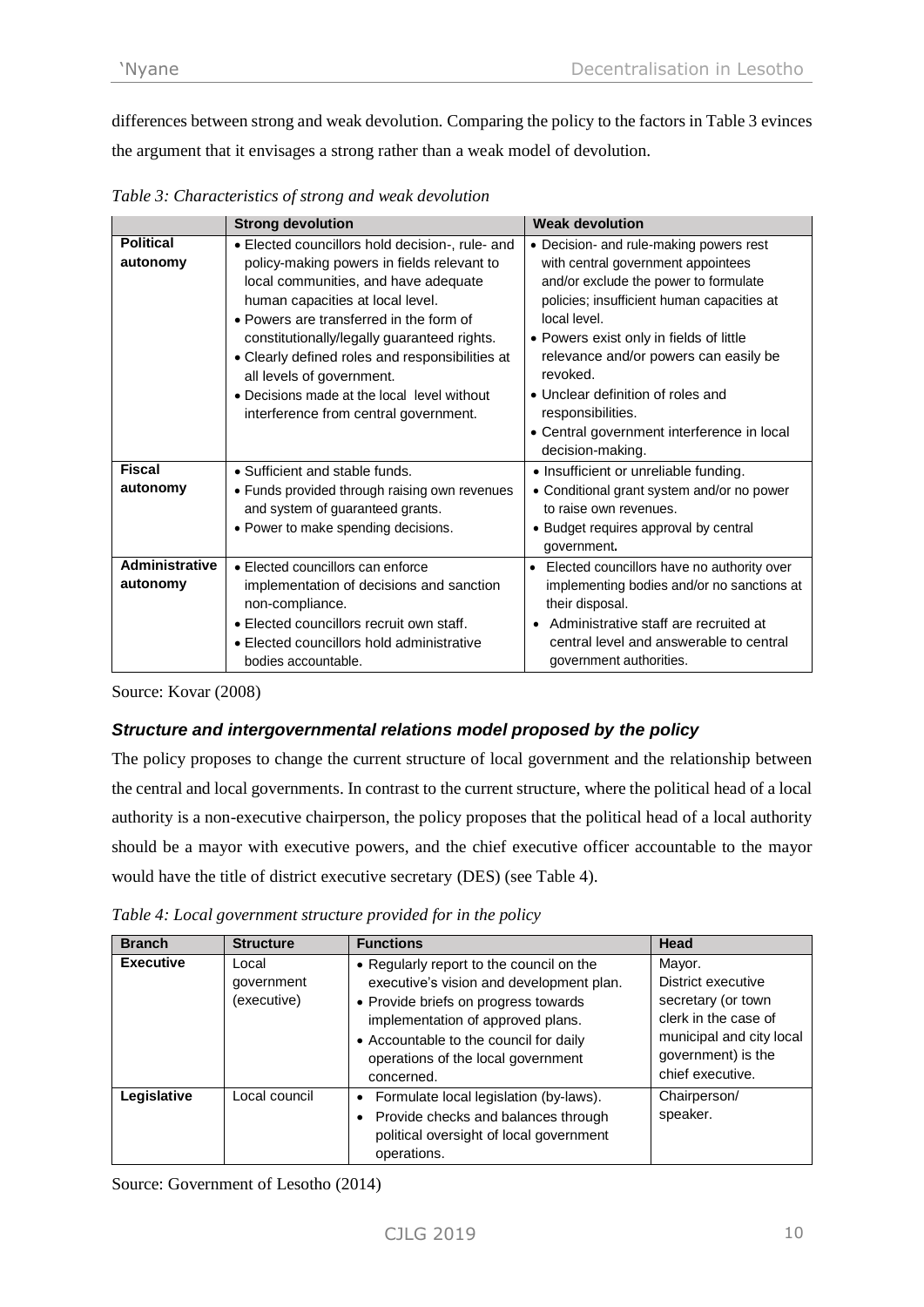The mayor would be responsible to the local council, which would be created as a 'local parliament' with capacity to make by-laws and provide checks and balances through political oversight of the operations headed by the mayor. In this way a local authority is envisaged as a true government with powers separated between the executive (headed by the mayor) and the legislature (headed by a chairperson or speaker). The policy also stipulates that the council should comprise directly elected councillors and persons specially nominated on the basis of their expertise, experience and specific interest in the development of the area. This duality is intended to combine expertise with local democracy.

While the policy provides that the political head of a local authority should be a mayor, the influence of central government is still evident because, contrary to its definition of devolution, the policy still provides that *"[at] the national level, s/he is politically supervised by the Minister of Local Government on behalf of Cabinet"* (Government of Lesotho 2014, p. 42). This supervisory relationship undermines the political decentralisation brought about by creating executive mayors and making them responsible to, and overseen by, councils. The Ministry of Local Government should not supervise mayors. Instead, it should have a broader role of monitoring the implementation of the decentralisation policy. The insistence of central government on a supervisory relationship with local authorities is counterproductive; it defeats the entire object of devolution. As demonstrated in Table 3 above, when there is too much interference by central government in local affairs, devolution is weak.

#### **Local government Bill 2016**

#### *The structure of local government proposed by the Bill*

The Bill was drafted in 2016 with a view to implementing the 2014 decentralisation policy. As outlined above, the policy unequivocally envisages decentralisation based on devolution – a radical departure from the current model, which is based on a vague mixture of devolution and deconcentration. However, this radicalism is not followed through in the Bill. Instead, it provides for five tiers of local government, namely: a) municipal councils; b) city councils; c) district councils; b) urban councils; and e) community councils (Clause 3). But only one of these – city councils – is new. Under the existing structure, a major criticism has been that community councils are too big to respond adequately to local needs. The electoral division is a more 'local' grouping, but electoral divisions are not local authorities. They are merely used to organise elections to community councils. Another key weakness of the Bill is that it does not define the characteristics of councils, but rather delegates their definition and establishment to the Minister of Local Government. This not only undermines the notion of devolution, but also borders on violation of Section 106 of the constitution, which provides that *"[p]arliament shall establish such local authorities as it deems necessary to enable urban and rural communities to determine their affairs and to develop themselves"* (Section 106(1)). As the Bill specifies the names of the different council types – although without detailing the characteristic features of the various categories – it usurps the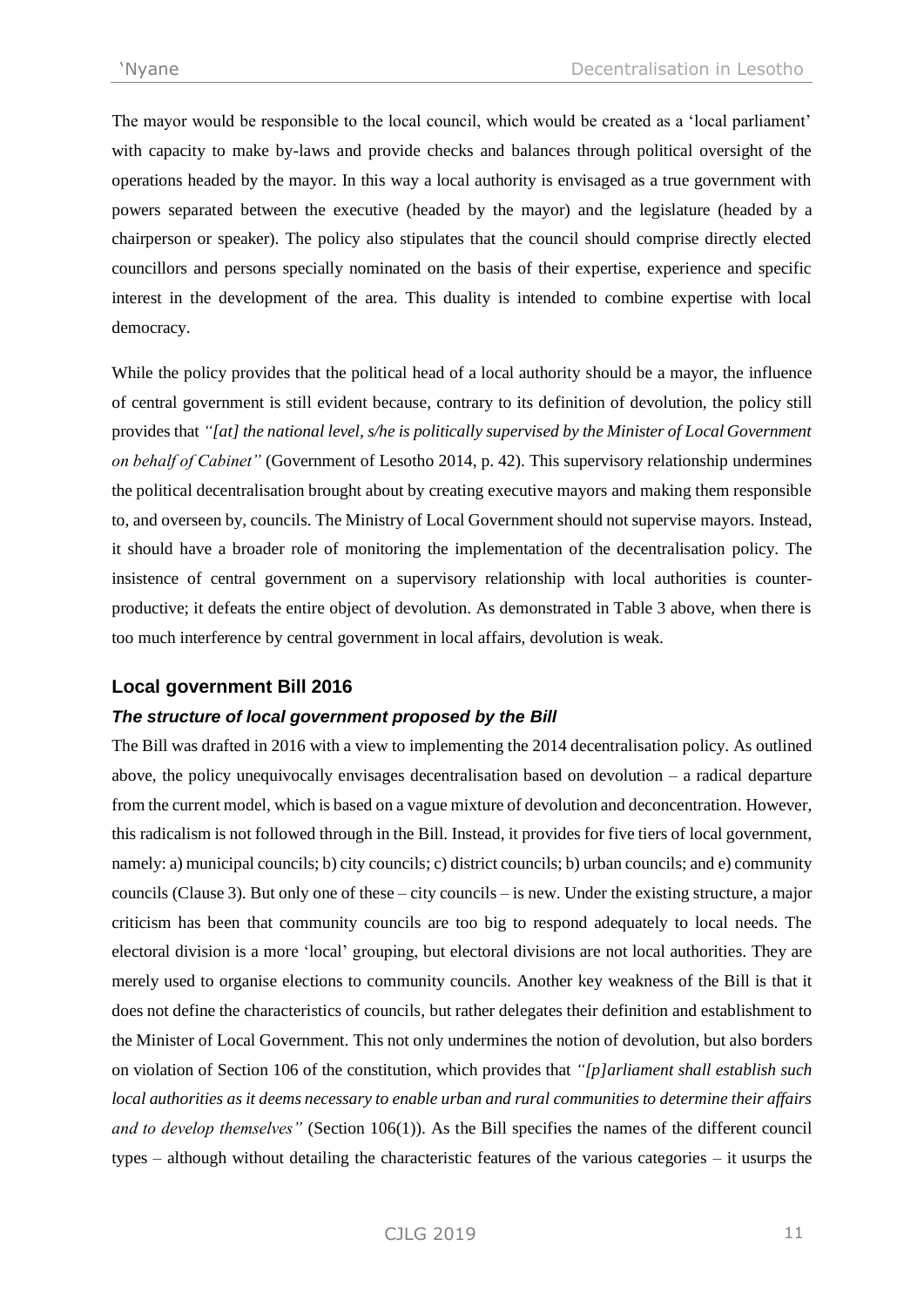powers of parliament. It does not even give guidelines to the minister on the establishment of councils. For instance, Clause 4(1) of the Bill provides that *"[t]he Minister shall, by notice published in the Gazette, establish a Council in each area demarcated for that purpose in accordance with section 76".*  But, as demonstrated above, according to the constitution the power to 'establish' a local authority belongs to parliament.

# *Political decentralisation model proposed by the Bill*

As discussed above, political decentralisation is the bedrock of any decentralisation process. It indicates the extent to which a central government is ready to allow sub-national structures to make political decisions relating to policy, planning, human resources and finances. Furthermore, the sub-national structures, to be fully autonomous, must be elected by local people, not appointed by central government (Fombad 2018). On this point, the Bill is definitely an improvement on the existing situation, as it creates councils with separate executive and legislative functions. It proposes that the executive authority of the council will be vested in an executive committee (Clause 38), led by an executive mayor – who is elected by the council. This is a welcome development, and contrasts with the existing set-up in which the political heads of councils are non-executive chairpersons, and councils lack clear executive responsibilities. Indeed, at an administrative level, councils are currently headed by a secretary who is not controlled or even appointed by the council.

Furthermore, at the legislative level the Bill seeks to establish 'local assemblies'. These assemblies are to be responsible for making by-laws and overseeing the work of the executive committee. This is also a welcome development because, although the existing legislation gives local authorities power to make by-laws, these are subject to approval by the minister. The Bill (Clause 54) replaces 'approval' with 'certification':

- *54. (1) A by-law, amendment, variation or rescission of any by-law under this Act shall have no effect until –* 
	- (a) *the Minister has certified that it does not conflict with any national law; and*  (b) *the certification is published in the Gazette.*
	- *(2) A by-law made under this Act shall be published in the Gazette with the certification required under subsection (1) (a) and it shall take effect upon such publication.*

It remains to be seen, however, whether in practice the process of 'certification' will differ from 'approval'.

# *Administrative decentralisation model proposed by the Bill*

Administrative decentralisation concerns the extent to which a central government is willing to devolve delivery of public services to local structures. It relates, in the main, to the appointment and functions of non-political human resources. As demonstrated in Table 3 above, there are two main indicators of strong administrative decentralisation. The first is whether elected councillors have authority over implementing bodies and/or sanctions at their disposal. The second is whether administrative staff recruited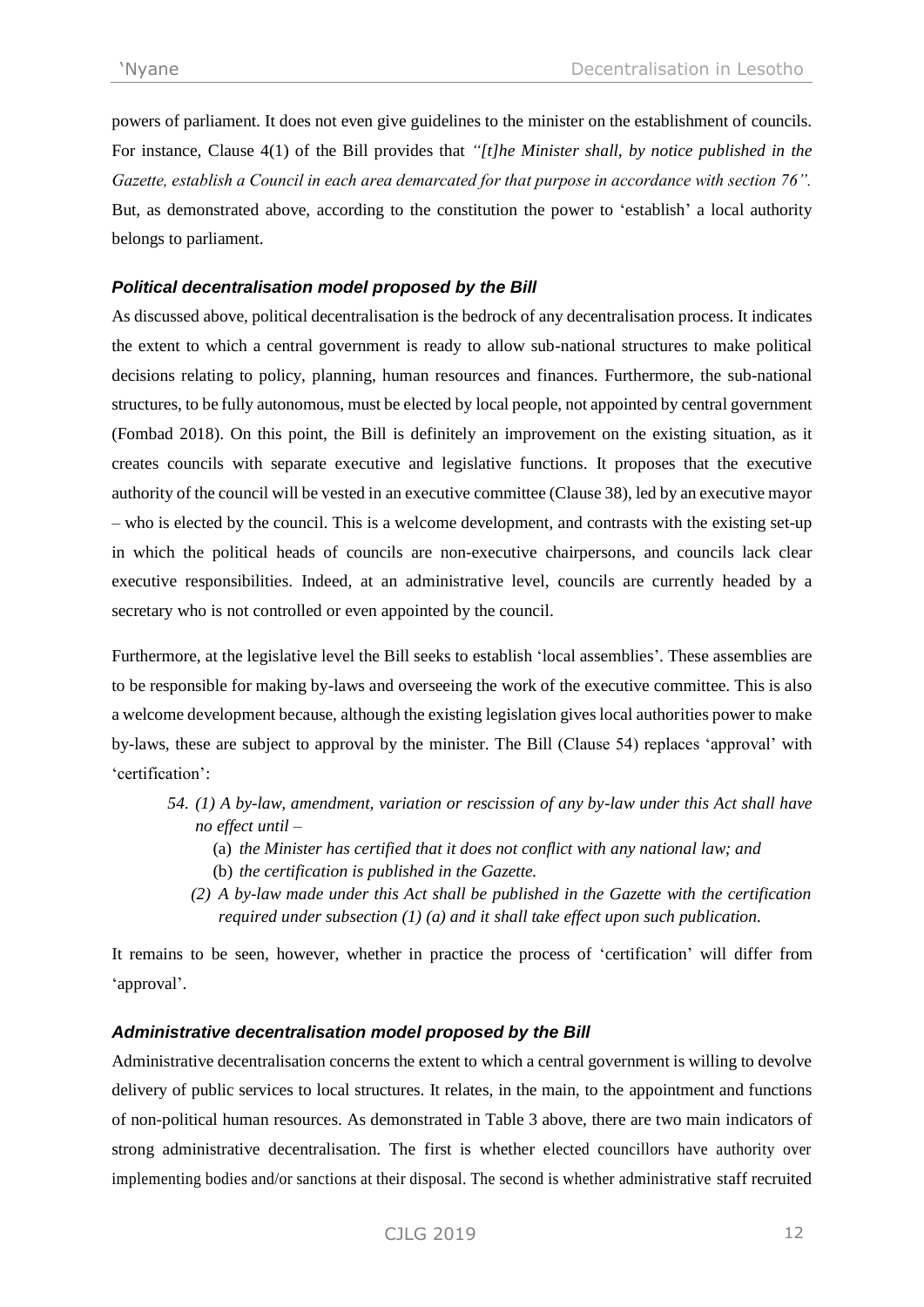centrally are answerable to local or central authorities. The Bill creates several senior local authority executive offices, including municipal manager, city manager, district executive secretary and clerk – but these offices are not controlled by the council or the mayor. Clause 47 provides that these post holders are employed and dismissible by the minister, in consultation with the prime minister. This seriously undermines the executive position of the mayor, and represents one of the lowest points of the Bill. The implication is that councils will be empowered with political and executive functions – but cannot be trusted with employment and control of their own staff.

#### *Fiscal decentralisation model proposed by the Bill*

Fiscal decentralisation consists primarily of devolving revenue sources and expenditure functions to lower tiers of government (de Mello and Luiz 2000). It is the lifeblood of the entire decentralisation project, as decentralisation is almost unachievable if sub-national structures lack autonomy to manage their own financial resources. Under the current dispensation in Lesotho, as demonstrated in the foregoing sections, fiscal decentralisation is the weakest link. Local authorities are not collecting any significant local revenue, and transfers from national government are so small and haphazard that they can hardly make any meaningful impact at local level (International Monetary Fund 2016). Further, the law specifies that local authorities can only collect local taxes subject to the determination of the minister – but such determination has never been made.

The new Bill does not change Lesotho's fiscal decentralisation model, but instead continues with the fund established under the current Local Government Act 1997 (Section 47). This fund is intended to hold all revenue of local authorities, (Local Government Bill 2016, Clause 55). The fund has never been functional under the current legal regime as there are no significant revenues kept by local authorities.

In the period 2013–2015, when Lesotho's Deepening Decentralisation Programme began, a model for fiscal decentralisation called the Local Development Fund was piloted. The model featured both conditional and unconditional funding. The conditional funds were given to councils depending on their performance and compliance with laws and regulations, while the unconditional funds were intended to promote autonomy and equalise development levels across the country.

The advantage of the model was its objectivity; it removed a lot of discretion from the minister. This was important because the main problem with fiscal decentralisation in Lesotho is that there is a widespread reluctance on the part of central government to release financial resources to local authorities. Consequently, the Ministry of Local Government ends up being a *de facto* guardian of local authorities. Unfortunately, the new Bill seems to perpetuate, rather than end, this practice. Clause 63 provides that:

*(1) A Council may, in order to implement its development programme, make a written application to the Minister for the allocation of a grant.*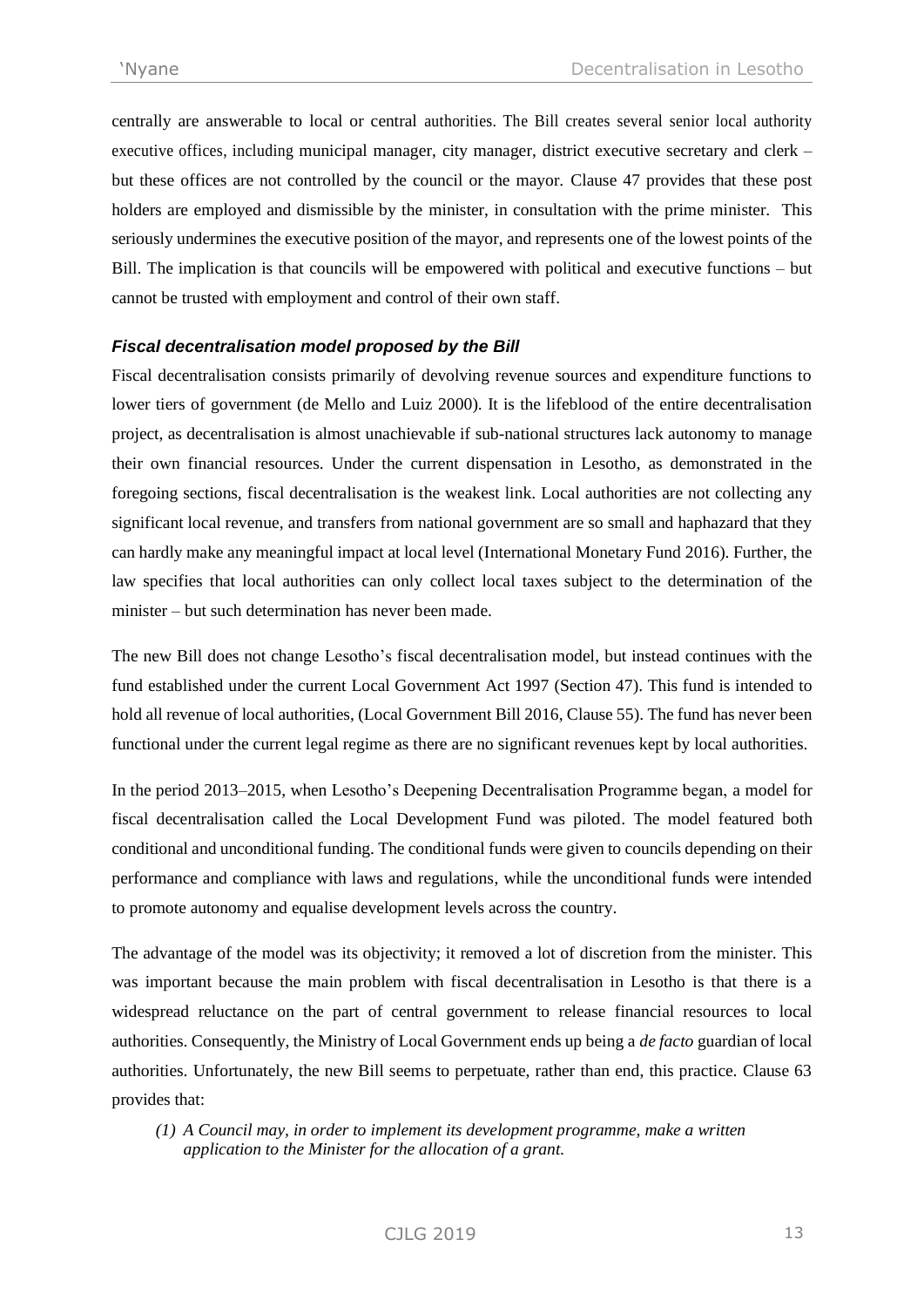- *(2) An application under sub-section (1) shall be submitted in such form as may be prescribed by the Minister, containing such particulars, together with such documents as the Minister may determine.*
- *(3) The Minister shall evaluate the merits of such application having regard to the development priorities of that Council, and recommend such application to the Minister responsible for finance.*
- *(4) Where the Minister of Finance considers such application and allocates a sum of monies by way of grant in respect of an application made under sub-section (1), such monies shall be credited to the Fund of the Council.*

Clearly, therefore, the Bill does not introduce any statutory intergovernmental transfer model. Instead the minister, as is the pattern throughout the Bill, is left with wide discretion to determine the transfers to local authorities. This is most unsatisfactory and will not contribute to strong decentralisation. Intergovernmental transfers are generally the main source of funding for local authorities. International studies of local governance patterns indicate that only city councils or metropolitan councils are able to fund local development through locally generated revenues, while local authorities that are not city municipalities or metropolitan councils rely on intergovernmental transfers for almost 90% of their revenue (Bahl 2001; Dziobek et al. 2011). With this in mind, it seems inconceivable that new legislation on local governance in Lesotho should not seek to regulate this vital aspect of fiscal relations between central and local governments. What is needed is an objectively verifiable formula – or at the very least, mandatory guidelines – to deliver intergovernmental transfers.

# *Functional assignment model proposed by the Bill*

The extent to which a country is prepared to assign functions to local authorities is another key indicator of its commitment to decentralisation. As demonstrated earlier, in many countries this assignment is done at constitutional level. In Lesotho, however, assignment is delegated to parliament (Section 106 of the constitution of the Local Government Act 1997):

*Every local authority shall, subject to the powers reserved to or vested in any other authority by this Act or by any other written law, be the authority within its administrative limits charged with the regulation, control and administration of all matters as set out in the First Schedule (s 5(1).* 

The Local Government Act allocates functions to local authorities via schedules to the Act (see Table 5 below). For example, under Section 5(2), community councils perform exclusively the functions in the Second Schedule. The schedules have been criticised for their generality ('Nyane 2016), but at least they attempt to demarcate functions for local authorities. An improvement to this model of decentralisation would be to provide more detail on the rather generic categories below. For instance, it is provided that all local authorities have competence to handle 'education', but it is not clear whether education includes 'higher education'. The same lack of detail also affects other functional areas, such as 'land'.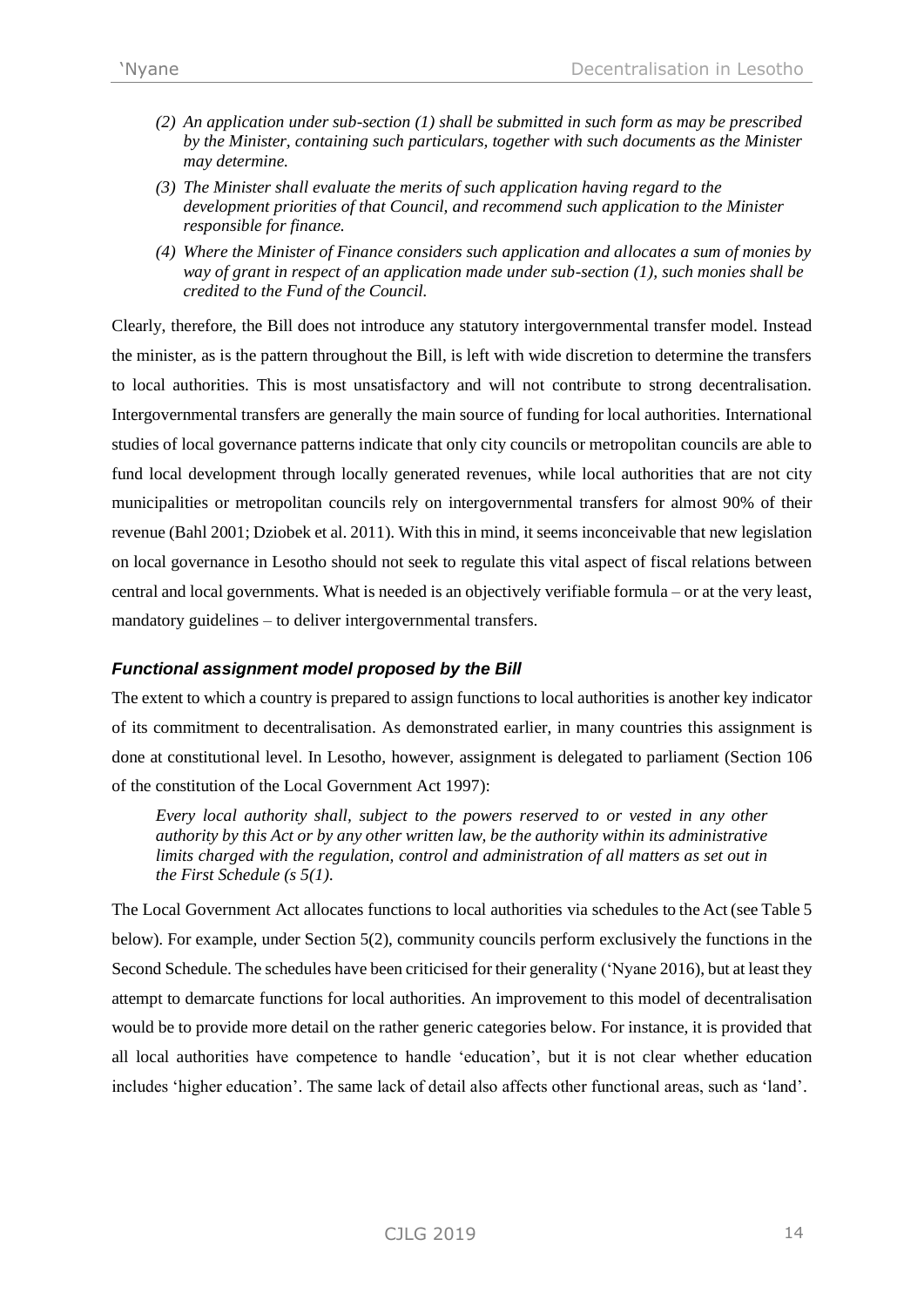| <b>Schedule</b> | <b>Functions</b>                                                                                                                                                                                                                                                                                                                                                                                                                                                                                                                                                                                                                                                                                                                                |                                                                                                                                                                                                                            | <b>Competent council</b> |
|-----------------|-------------------------------------------------------------------------------------------------------------------------------------------------------------------------------------------------------------------------------------------------------------------------------------------------------------------------------------------------------------------------------------------------------------------------------------------------------------------------------------------------------------------------------------------------------------------------------------------------------------------------------------------------------------------------------------------------------------------------------------------------|----------------------------------------------------------------------------------------------------------------------------------------------------------------------------------------------------------------------------|--------------------------|
|                 | • Control of natural resources<br>• Physical planning<br>• Minor roads<br>• Water supply in the villages<br>• Promotion of economic development<br>• Streets and public places<br>• Parks and gardens<br>$\bullet$ Fire<br>• Recreation and culture<br>• Water resources<br>• Local administration of central regulations and licences<br>• Care of mothers, young children, the aged<br>and integration of people with disabilities<br>• Laundries<br>• Mortuaries and burial of destitute persons and unclaimed bodies<br>• Public decency and offences against public order<br>• Agriculture: services for improvement of agriculture<br>• Forestry: preservation improving and control of<br>designated forests in the local authority area | $\bullet$ Public health<br>• Land/site allocation<br>• Grazing control<br>• Markets<br>• Burial grounds<br>• Control of building permits<br>• Education<br>• Roads and traffic<br>$\bullet$ Fencing<br>• Omnibus terminals | All councils             |
| $\mathcal{P}$   | • Control of natural resources (eg sand, stones) and<br>environmental protection (eg dongas, pollution)<br>• Land/site allocation<br>• Water supply in villages (maintenance)<br>• Markets (provision and regulation) • Burial grounds                                                                                                                                                                                                                                                                                                                                                                                                                                                                                                          | • Minor roads (also bridle paths)                                                                                                                                                                                          | Community councils       |

*Table 5: Assignment of functions to local authorities, section 5 of the Local Government Act 1997*

Source: Schedules to the Local Government Act, No. 6 of 1997 (as amended)

However, one crucial change is that the new Bill completely removes responsibility for functional assignment from parliament, and instead hands it to the minister. Clause 7 of the Bill provides that:

- (1) *The Minister shall* 
	- (a) *define the functions and responsibilities of Councils including the resources to be transferred to Councils in consultation with the relevant Line Ministries; and*
	- (b) *cause a list of the functions, responsibilities, and resources, as defined, to be published in the Gazette.*
- (2) *A Council shall, after the transfer of responsibilities and resources contemplated in subsection (1), be the authority within its jurisdiction charged with the regulation, control and administration of all matters related to the relevant functions as defined in terms of subsection (1).*

This formulation has two major problems. The first is that it violates the constitution – which not only empowers parliament to establish local authorities, but also provides that *"[s]uch authorities shall perform such functions as may be conferred by an Act of Parliament"* (Section 106(1)). Thus, the Bill's attempt to give the minister power to confer functions to local authorities is unconstitutional. Yet it is not the first time this has happened. In 2015, the Ministry of Local Government committed the same error (Government of Lesotho 2015). The minister, through the Local Government (Transfer of Functions) Regulations of 2015, identified certain central government ministries and departments and their functions which would be transferred to local authorities within a period of six months, purportedly under Sections 5 and 84 of the Local Government Act 1997. However, although the Act empowers the minister to make regulations *"generally for the purpose of giving effect to the principles and provisions*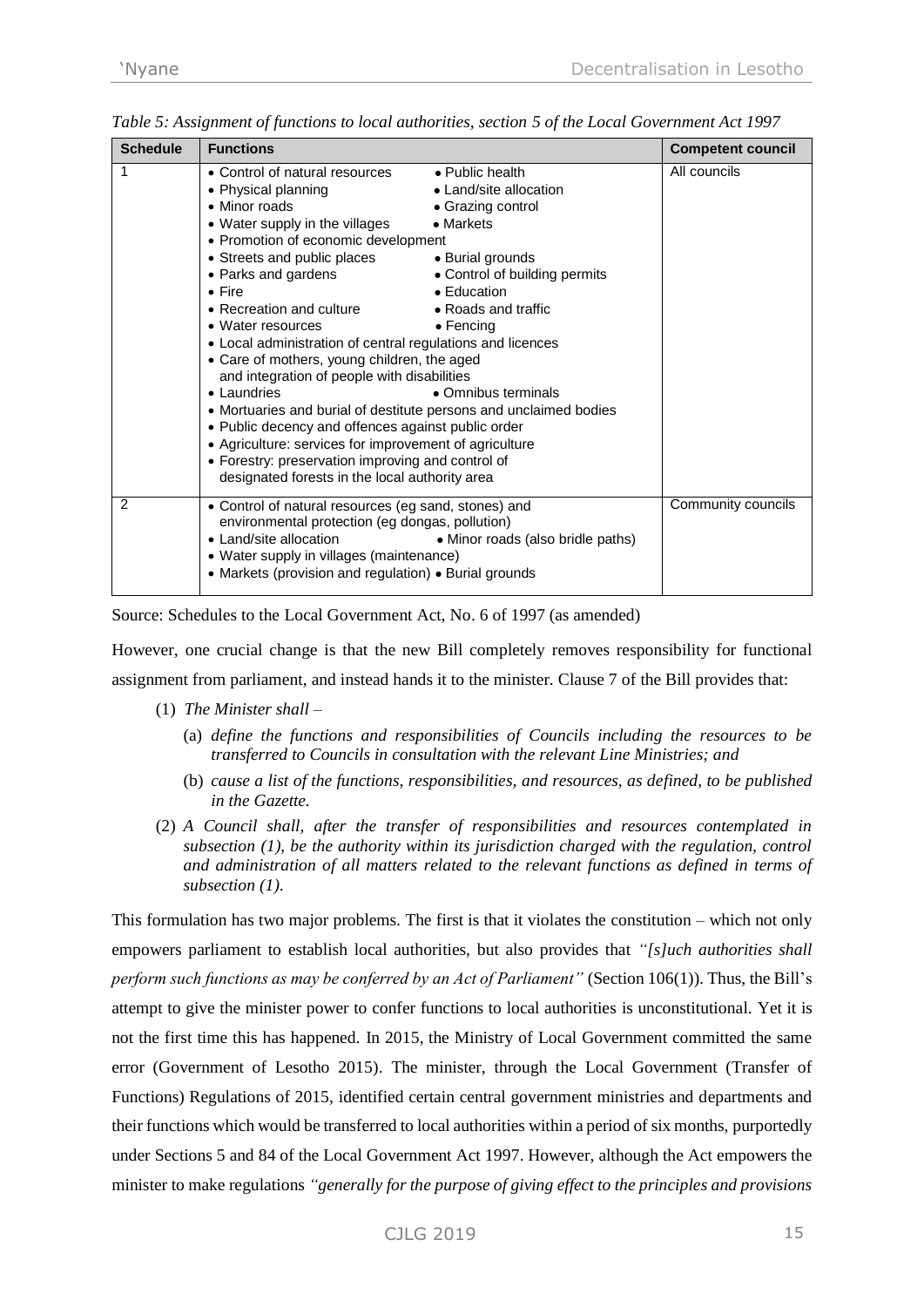*of this Act"*, it does not empower the minister to amend the schedules to the Act. That is still a vested function of parliament.

The second problem with the model of assignment under the new Bill is that by empowering the minister, rather than parliament, to decide functional assignment, the aim of Lesotho's decentralisation policy is undermined. The policy is clear that the model of decentralisation to be followed in Lesotho is 'devolution' – and, since local governance is weak at the constitutional level, a bold Act of Parliament is needed to devolve powers to local authorities. By contrast, allowing the minister to assign functions instead strongly suggests the government is favouring another model of decentralisation (ie deconcentration) – which is not the one envisaged by the policy (Government of Lesotho 2014).

#### *The role of chieftainship under the Bill*

The role played by chieftainship is another unresolved question of local governance in Lesotho. Despite consistent weakening of chieftainship since colonial times, the institution seems to be resilient and remains tenacious in local governance of the country (Leduka 2006). The country has oscillated between two models of reconciling chieftainship and modern (elected) local governance. The first is the integrative model, in which chieftainship is subsumed within mainstream local governance. This model was preferred by the post-1993 local governance dispensation, and the 1997 law does incorporate chiefs into local authorities as *ex officio* members – but their presence is formal only. This is a key weakness of the integrative model: it has only incorporated chieftainship into elected, and not the functional, structures. Thus, the Chieftainship Act 1968, which regulates the institution of chieftainship, remains intact and chiefs continue to exercise their legal powers under it alongside the Local Government Act 1997. Indeed, in the case of *Theko v Minister of Home Affairs* (1995–99, p. 204) the court confirmed that chiefs are local authorities under Section 106 of the constitution. As a result, there is considerable tension between the two Acts.

The second model is a dualist model. This model treats elected councils and chiefs as two parallel institutions at local level (Kapa 2014). This thinking is the one that informed the retention of Chieftainship Act (Government of Lesotho 1968) unaltered when the Local Government Act was enacted. The approach largely gained currency after independence when the Basotho National Party (BNP) government re-centralised power and restored certain powers to chiefs that had been gradually lost during colonialism. The dualist model emulates what is happening at national level where modern conceptions of democracy exist side by side with hereditary conceptions. This duality is manifested in Lesotho's legislative and executive structures, namely a bicameral parliament at the legislative level and both a king and a prime minister at an executive level.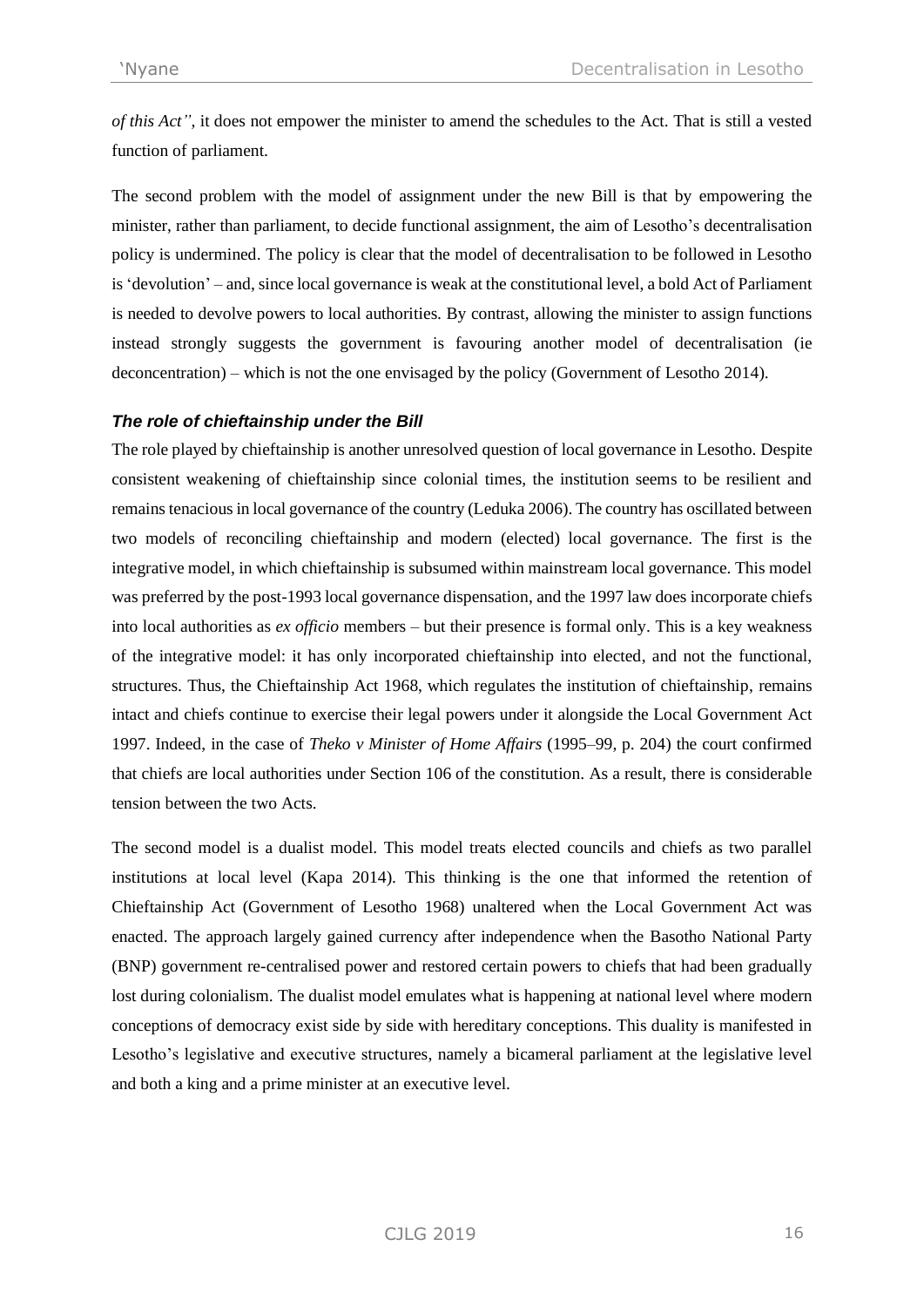Under the new Bill, the integrative model is preferred. Clause  $11(7)$  provides that:

- *(7) Notwithstanding subsection (1), the composition of a Local Assembly shall also include gazetted chiefs as follows –* 
	- (a) *A Community Assembly and an Urban Assembly shall have not more than 2 gazetted chiefs who shall be nominated by other chiefs within the boundaries of the Community Council or Urban Council;*
	- (b) *A City Assembly shall have not more than 3 gazetted chiefs who shall be nominated by other chiefs within the boundaries of the City Council;*
	- (c) *A Municipal Assembly shall have not more than 2 gazetted chiefs who shall be nominated by other chiefs within the boundaries of the Municipal Council;*
	- (d) *A District Assembly shall have 2 gazetted chiefs who shall be nominated by other chiefs representing all Community Assemblies and Urban Assemblies within the boundaries of the District Council.*

However, the integrative method has the tendency of sweeping under the carpet a substantive question about the institution of chieftainship. As seen above, chiefs are nominally members of local councils, but without specified functions. This is despite the fact that chiefs discharge invaluable functions at local level relating to security, law and order, customary practice and tradition. These functions should be integrated into the functional assignment of local governance; for example, by adding to the Bill a schedule for the functions of chiefs. This would bring the additional benefit of resolving the overt conflicts between chiefs and elected councils that have dogged decentralisation since the first local government councils were elected in 2005 (Shale 2004).

# **Conclusions and recommendations**

#### *Conclusions*

The drafting of the new Bill on local governance in Lesotho comes after several decades of 'trial-anderror' decentralisation in the country ('Nyane and Tsikoane 2017), from colonialism to the current dispensation anchored by the 1993 constitution and the Local Government Act 1997. The government has acknowledged that the present model of decentralisation is based on deconcentration (Government of Lesotho 2014) or at least a tacit combination of deconcentration and devolution, and concedes that the project in this form has not worked; and there is therefore a settled intention to move to a new approach based on devolution and increased autonomy of sub-national governments. The new Bill thus carries with it great reformist expectations for a transition to a new model of decentralisation based on stronger autonomy of local authorities.

This paper has sought to evaluate whether the Bill attains this overarching purpose. It finds that the Bill does attempt to introduce some semblance of autonomy for local authorities, and to separate the executive and legislative functions of local authorities. For example, at an executive level, it introduces the notion of political and executive mayors, which is a welcome departure from the present nonexecutive chairpersons, as well as executive secretaries and town clerks with increased administrative powers.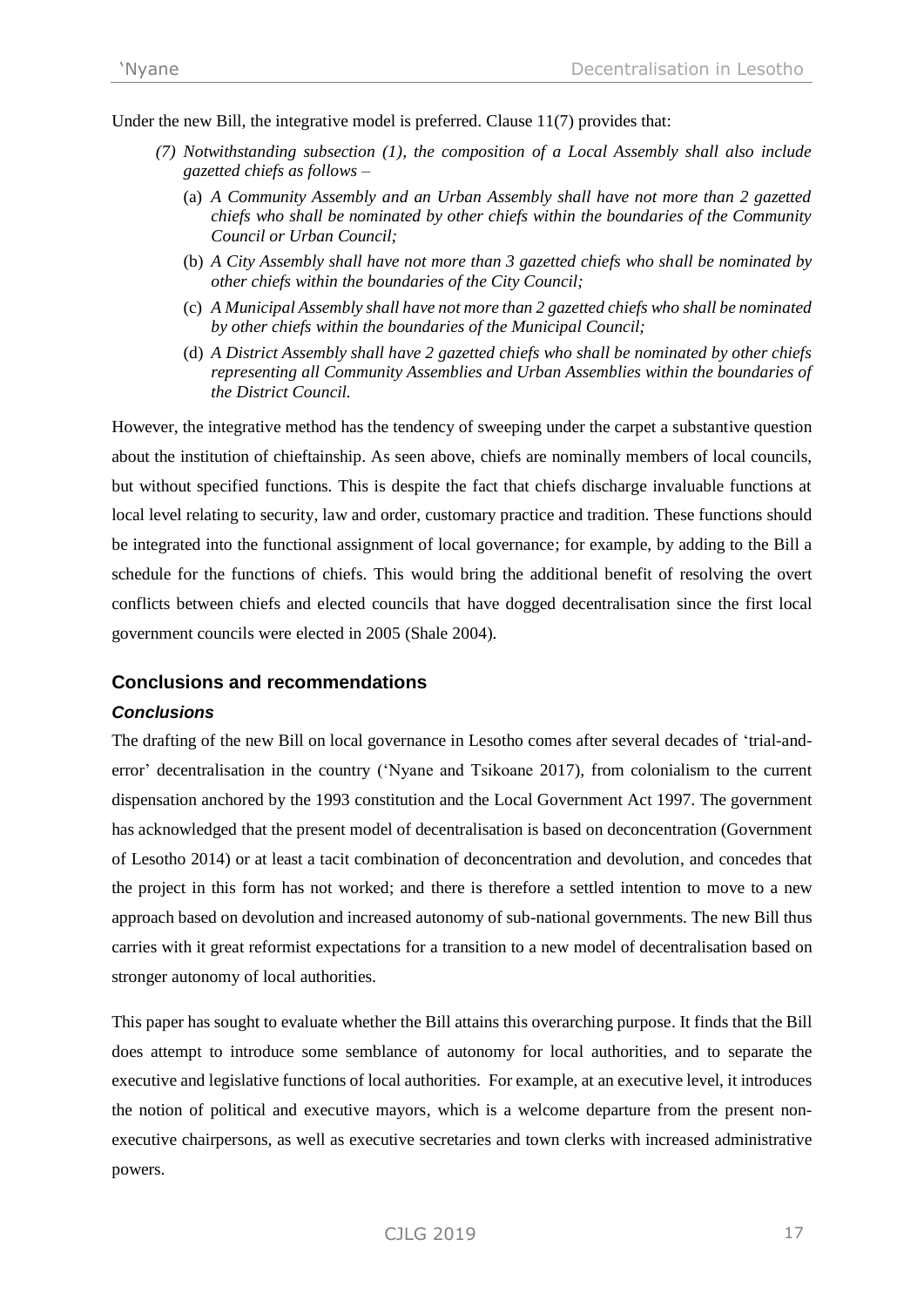However, several aspects of the Bill seem to entrench a very weak type of devolution. Firstly, as discussed above the Bill seems to violate the constitution by empowering the minister to 'establish' local councils and 'assign functions' to those councils – powers which the constitution has explicitly mandated to parliament. This is tantamount to usurpation of parliamentary powers. Secondly, the administrative decentralisation proposed by the Bill is weakened by the fact that senior administrative personnel in councils are to be appointed by the Minister of Local Government, not the local authorities where they will work. This approach seriously undermines the autonomy of local authorities. Thirdly, the model of functional assignment proposed is a backward step which will only perpetuate the present deconcentration model. At least the present legislation sets down schedules of functions for local authorities; but these would be removed under the new Bill, with powers shifted to the minister instead. This will mean local authorities will depend on central government for both their existence and functions – which as has been demonstrated above results in the weakest possible model of decentralisation. Fourthly, fiscal decentralisation is particularly weak under the Bill. Instead of improving on the present model, the Bill retains it, such that local authorities remain beholden to the minister for grants and transfers. It is widely accepted that intergovernmental transfers constitute the most important, if not the only significant, stream of funding for local authorities. Therefore, this paper argues that these transfers must be regulated by a clear formula so that local authorities are not at the mercy of central government.

Finally, the Bill fails to introduce needed changes to the system of chieftainship. Its approach only serves to momentarily pacify the institution; it pays lip-service only to the institution of chieftainship as part of local governance. This is most unsatisfactory, as it will not address the violent tensions that currently exist between elected and hereditary levels of local authority.

#### *Recommendations*

In light of the foregoing analysis, the following recommendations may be made:

*Constitutionality of the Bill:* There is a real need to review Section 106 of the constitution in order to enhance decentralisation at constitutional level. However, the immediate priority should be to ensure the Bill does not contradict existing constitutional provisions – ie that it specifically establishes local authorities, their categories and their functions, rather than leaving these at the discretion of the minister.

*Administrative decentralisation:* The power to recruit and control senior officers of local authorities must be removed from the minister. The Bill does increase the executive and political powers of local authorities, so it is they – in collaboration with a properly structured Local Government Service Commission – who should be responsible for recruitment and control of their professional staff.

*Fiscal decentralisation:* The Bill must be reviewed to strengthen fiscal decentralisation, including by proposing a formula for the allocation of financial transfers from central government to local

## CJLG 2019 18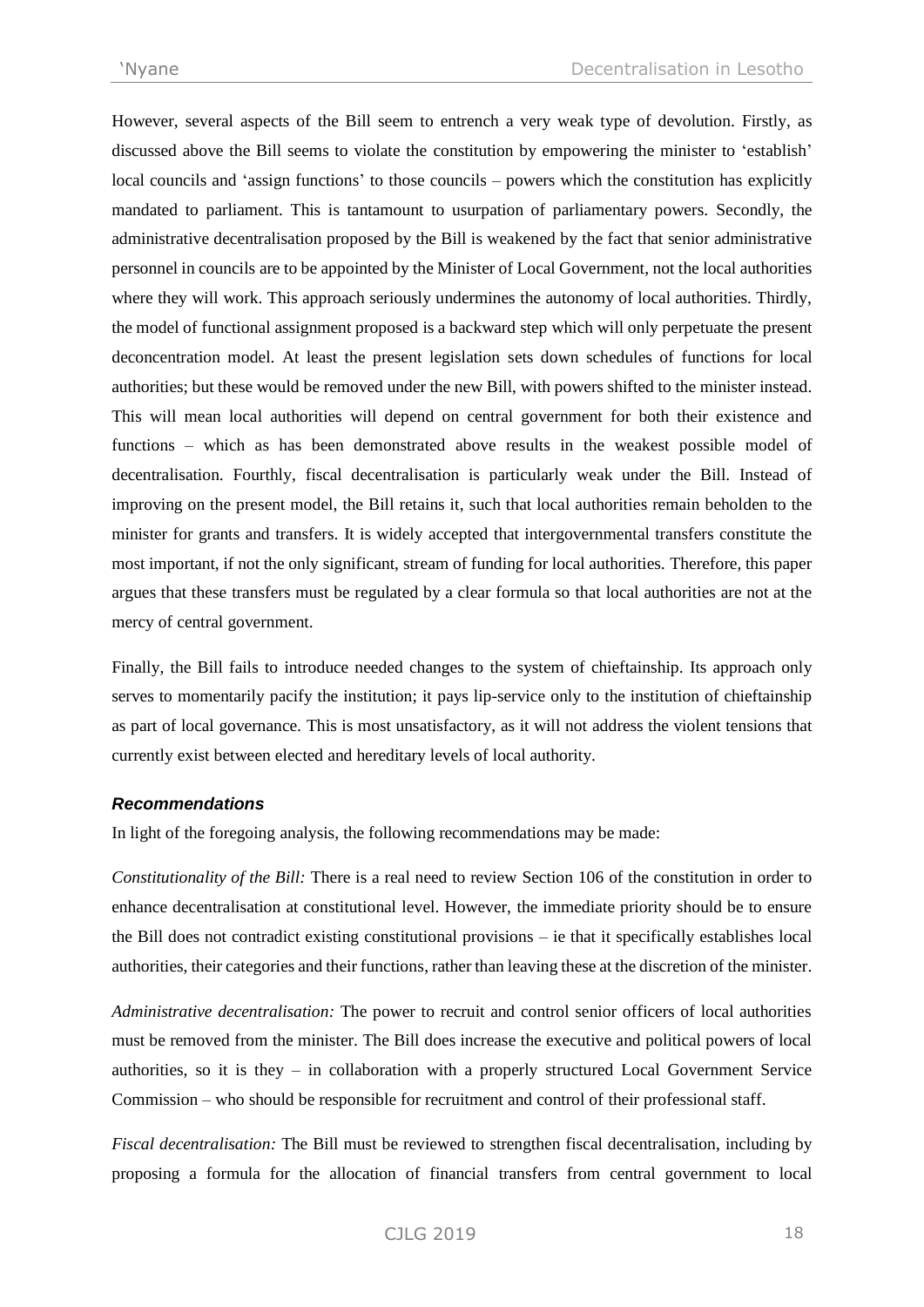government. The transfer model which Lesotho piloted under the DDP programme may be recommended. The model provides for conditional and unconditional transfers, and promotes autonomy, accountability and compliance alongside national policy priorities.

*Functional assignment:* Decentralisation works best when the functions of sub-national structures are enshrined in law, rather than 'gifted' by central government. The Bill must be reviewed to include schedules of functions for various categories of local authorities, and the opportunity should be taken to make them more specific and clearer than the present schedules under the Local Government Act 1997, in order to properly guide local authorities in their jurisdictional competences.

*The role of chieftainship:* Lesotho has yet to start a meaningful conversation about the substantive (as opposed to formal) role that chieftainship should play in the decentralisation project. However, in the meantime this paper recommends that the Bill includes a schedule of functions for chieftainship, which is drawn up following consideration of both the existing customary functions of chiefs, and those mandated under the Chieftainship Act 1968.

# **Acknowledgements**

This paper is a result of the research done by the author on behalf of the non-governmental organisation Transformation Resource Centre (TRC) in Lesotho. The findings of the research were presented to stakeholders in Maseru on 29 November 2019. They have been reworked for publication here with the kind permission of TRC.

#### **Declaration of conflicting interest**

The author declared no potential conflicts of interest with respect to the research, authorship and/or publication of this article.

# **Funding**

The author received no financial support for the research, authorship, and/or publication of this article.

# **References**

- Ahwoi, K. (2000) Challenges facing local governments in Africa in the 21st Century: An executive summary. *Local Government Perspectives*, 7 (3), 1–7.
- Bahl, R. (2001) *Fiscal decentralization, revenue assignment, and the case for the property tax in South Africa*. Working Paper 01-7. Available at: [https://ideas.repec.org/p/ays/ispwps/paper0107.html \[Accessed](https://ideas.repec.org/p/ays/ispwps/paper0107.html%20%5bAccessed) 14 July 2019].
- Callanan, M. (2003) The role of local government. In: Callanan, M. and Justin, F. (2003) *Local government in Ireland: Inside out*, (pp. 3–13). Dublin. Institute of Public Administration.
- Commonwealth Local Government Forum (2017) Local government system in Lesotho. In *Commonwealth Handbook of Local Governance*. London: Commonwealth Local Government Forum. Available at [www.clgf.org.uk/default/assets/File/Country\\_profiles/Lesotho.pdf \[Assessed](http://www.clgf.org.uk/default/assets/File/Country_profiles/Lesotho.pdf%20%20%5bAssessed) 10 January 2020].
- Conyers, D. (1983) Decentralization: The latest fashion in development administration? *Public Administration and Development,* 3 (2), 97–109. https://doi.org/10.1002/pad.4230030202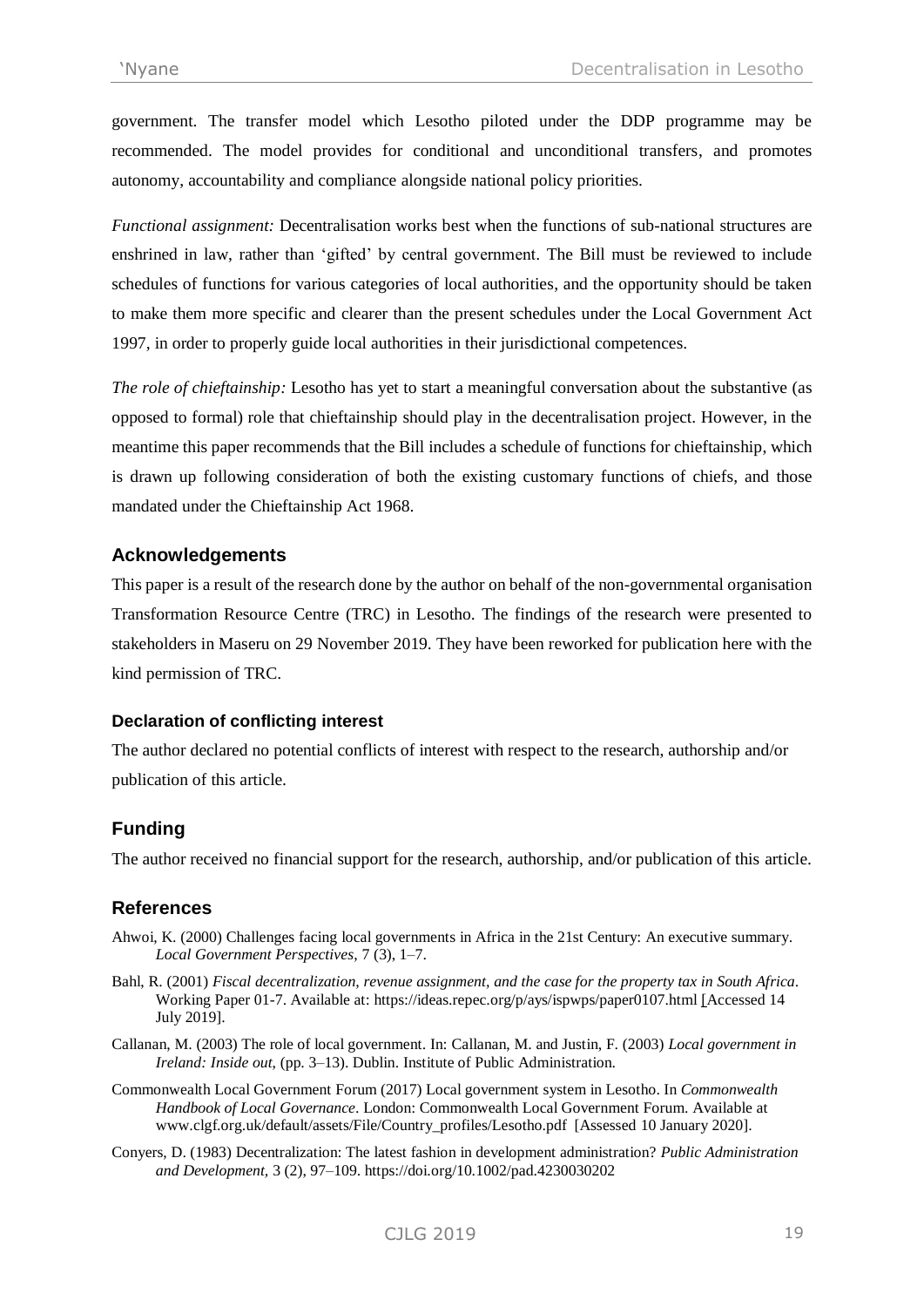Court of Appeal of Lesotho (1999) *Theko v Minister of Home Affairs.* LAC 1995–99 p. 204.

- Daemane, M. (2011) *Decentralization in Lesotho: Prospects and challenges*. Unpublished PhD thesis, University of the Witwatersrand, Johannesburg, South Africa.
- De Mello, J. and Luiz, R. (2000) Fiscal decentralization and intergovernmental fiscal relations: A cross-country analysis. *World Development,* 28 (2), 365–380. https://doi.org/10.1016/s0305-750x(99)00123-0
- Dziobek, C., Gutierrez Mangas, C.A. and Kufa, P. (2011) *Measuring fiscal decentralization – exploring the IMF's databases*. IMF Working Papers: IMF pp. 1-30. Available at: [https://www.imf.org/external/pubs/ft/wp/2011/wp11126.pdf \[Accessed](https://www.imf.org/external/pubs/ft/wp/2011/wp11126.pdf%20%5bAccessed) 20 June 2019].
- Faguet, J.P. and Pöschl, C. (eds.) (2015) *Is decentralization good for development: Perspectives from academics and policy makers*. Oxford: Oxford University Press. https://doi.org/10.1093/acprof:oso/9780198737506.001.0001
- Fombad, C.M. (2018) Constitutional entrenchment of decentralization in Africa: An overview of trends and tendencies. *Journal of African Law,* 62 (2), 175–199. https://doi.org/10.1017/s002185531800013x

Government of Lesotho (1968) *Chieftainship Act No. 22 of 1968.* Maseru: Government Printer.

Government of Lesotho (1993) *The Constitution of Lesotho, 1993.* Maseru: Government Printer.

Government of Lesotho (1997) *Local Government Act, No.6 of 1997.* Maseru: Government Printer*.*

Government of Lesotho (1998) *Local Government Elections Act, No.9 of 1998.* Maseru: Government Printer*.*

- Government of Lesotho (2004) *Local Government (Amendment) Act, No.5 of 2004.* Maseru: Government Printer*.*
- Government of Lesotho (2014) *Decentralisation policy.* [Accessed 20 July 2019]. Available at www.undp.org/content/dam/lesotho/docs/Other/Final\_Decentralization\_Policy\_(PDF).pdf

Government of Lesotho (2015) *Local Government (Transfer of Functions) Regulations of 2015.* Maseru*.*

Government of Lesotho (2016) *Local Government Bill*. Maseru. Ministry of Local Government, Chieftainship and Parliamentary Affairs.

International Monetary Fund (2016) *Report on the Kingdom of Lesotho: Fiscal decentralization*. Maseru (unpublished).

- Kapa, M.A. (2009) *Lesotho's local government system: A critical note on the structure and its implications for popular participation and service delivery*. [Accessed 10 July 2019]. Available at <http://citeseerx.ist.psu.edu/viewdoc/download?doi=10.1.1.528.8422&rep=rep1&type=pdf>
- Kapa, M.A. (2014) The chieftainship in Lesotho: To retain or to abolish? *Politeia,* 33 (2), 82–106. https://doi.org/10.25159/0256-8845/1780

Kotze, D.A. (1972) Rural local government trends in the Transkei, Lesotho and Rhodesia. *Africa Insight*, 2 (1), 55–63.

Kovar, A. (2008) *Conditions for success: Democratic decentralization and public participation: an analysis of local government in the Kingdom of Lesotho*. Unpublished Thesis. Available at [https://essay.utwente.nl/59135/1/scriptie\\_A\\_Kovar.pdf](https://essay.utwente.nl/59135/1/scriptie_A_Kovar.pdf) [Accessed 14 July 2019].

Krippendorff, K. (2018) *Content analysis: An introduction to its methodology*. California: Sage publications.

- Leduka, R.C. (2006) Chiefs, civil servants and the city council: State–society relations in evolving land delivery processes in Maseru, Lesotho. *International Development Planning Review,* 28 (2), 181–208. https://doi.org/10.3828/idpr.28.2.4
- Mawhood, P. (ed.) (1993) *Local government in the third world: The experience of decentralization in tropical Africa*. Johannesburg: Africa Institute of South Africa.
- Mayring, P. (2004) Qualitative content analysis. *A Companion to Qualitative Research,* 1, 159–176.
- Ministry of Local Government, Chieftainship and Parliamentary Affairs (2014) Diagnostic assessment of decentralisation in Lesotho. [Accessed 15 July 2019]. Available at www.undp.org/content/dam/lesotho/docs/Other/Diagnostic%20Assessment\_DDP-signed.pdf
- Mofuoa, K.V. (2005) *Local governance in Lesotho: In search of an appropriate format*. EISA Occasional Paper No. 33. Johannesburg. EISA.
- Mutizwa-Mangiza, N.D. (1990) Decentralization and district development planning in Zimbabwe. *Public Administration & Development (1986-1998),* 10 (4), 423–435. https://doi.org/10.1002/pad.4230100406